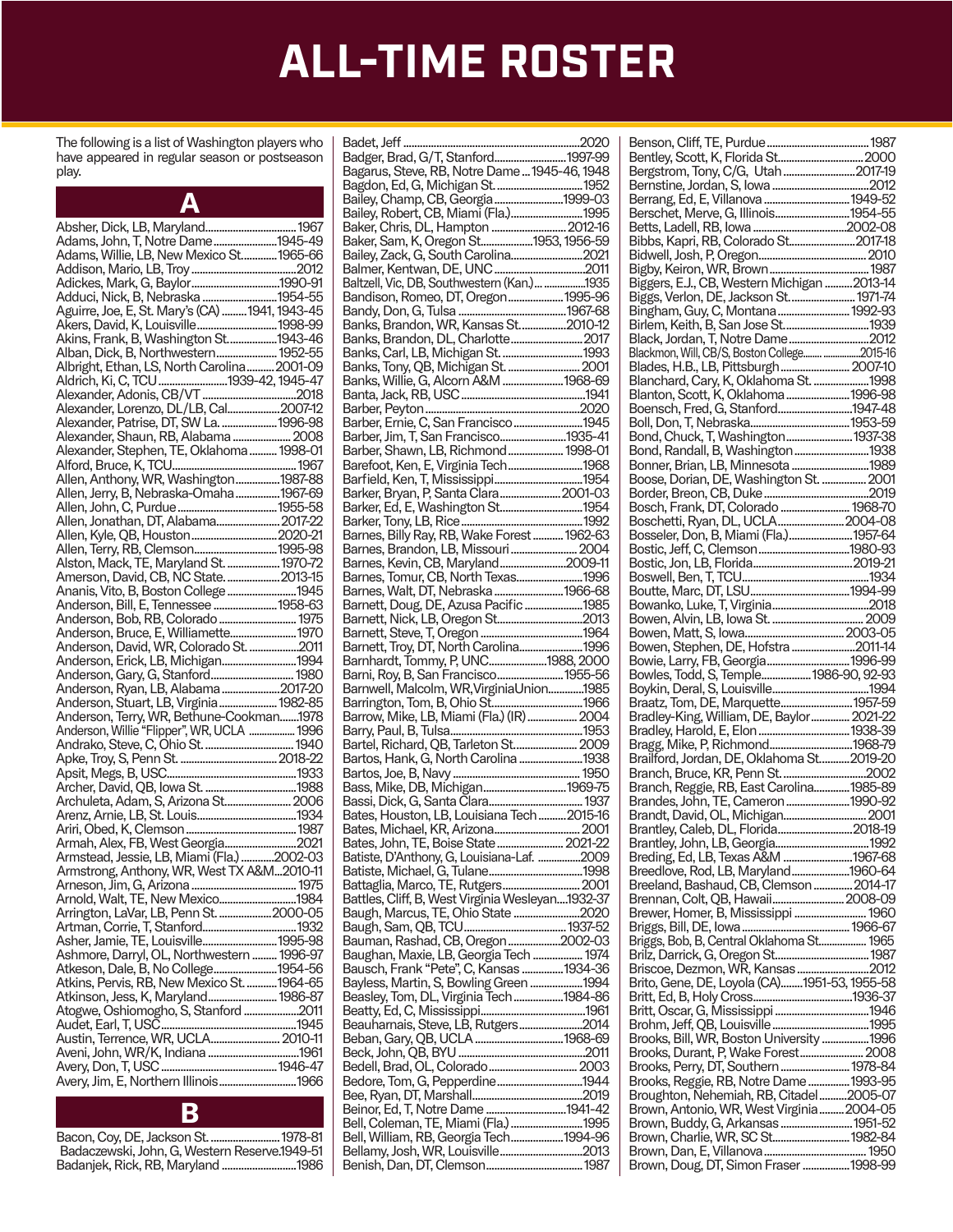| Brown, Dyami, WR, North Carolina 2021-22                                         |  |
|----------------------------------------------------------------------------------|--|
| Brown, Eddie, S, Tennessee1975-77                                                |  |
| Brown, Everette, LB, Florida St. 2014                                            |  |
|                                                                                  |  |
| Brown, Jamie, T, Florida A&M1999                                                 |  |
|                                                                                  |  |
| Brown, Jammal, T, Oklahoma2010-11                                                |  |
| Brown, Larry, RB, Kansas St.  1969-76                                            |  |
|                                                                                  |  |
|                                                                                  |  |
| Brown, Rufus, CB, Florida St.  2004                                              |  |
|                                                                                  |  |
| Brown, Tom, DB, Maryland 1969                                                    |  |
|                                                                                  |  |
| Brown, Wilbert, OL, Houston2002                                                  |  |
| Brown, Zach, LB, North Carolina 2017-18                                          |  |
|                                                                                  |  |
| Brownlow, Darrick, LB, Illinois 1995-96<br>Brueckman, Charley, C, Pittsburgh1958 |  |
|                                                                                  |  |
| Brundige, Bill, DE, Colorado 1970-77                                             |  |
| Brunell, Mark, QB, Washington2004-07                                             |  |
| Brunet, Bob, RB, Louisiana Tech1968, 1970-77                                     |  |
| Bruton Jr., David, S, Notre Dame2016                                             |  |
|                                                                                  |  |
|                                                                                  |  |
|                                                                                  |  |
|                                                                                  |  |
|                                                                                  |  |
|                                                                                  |  |
| Buckley, Curtis, CB, East Texas St  1999-2000                                    |  |
|                                                                                  |  |
| Buggs, Danny, WR, West Virginia  1976-79                                         |  |
|                                                                                  |  |
| Buksar, George, B, Purdue 1951-52                                                |  |
|                                                                                  |  |
| Bunch, Derek, LB, Michigan St 1987                                               |  |
|                                                                                  |  |
| Burman, George, G, Northwestern 1971-72                                          |  |
|                                                                                  |  |
| Burnett, Chester, LB, Arizona 1998                                               |  |
|                                                                                  |  |
|                                                                                  |  |
|                                                                                  |  |
|                                                                                  |  |
| Butkus, Carl, T, George Washington1948                                           |  |
| Butler, Crezdon, CB, Clemson2012                                                 |  |
| Butsko, Harry, LB, Maryland 1963                                                 |  |
|                                                                                  |  |
| Buzbee, Alex, DE, Georgetown  2007-08                                            |  |
|                                                                                  |  |
| Byner, Earnest, RB, East Carolina 1989-93                                        |  |
|                                                                                  |  |

#### C

| Cafego, George, QB, Tennessee1943          |  |
|--------------------------------------------|--|
| Caldwell, Ravin, LB, Arkansas 1987-92      |  |
|                                            |  |
|                                            |  |
| Campbell, Jason, QB, Auburn 2005-09        |  |
| Campbell, Jesse, S, NC State1997-98        |  |
| Campbell, Khary, LB, Bowling Green2004-08  |  |
| Campbell, Matt, OL, South Carolina 2001    |  |
| Campiglio, Bob, B, W. Liberty St1933       |  |
| Campofreda, Nick, C, Western Maryland 1944 |  |
|                                            |  |
|                                            |  |
| Caravello, Joe, TE, Tulane1987-88          |  |
| Carlson, Mark, T, S. Connecticut St.  1987 |  |
| Carpenter, Brian, CB, Michigan1983-84      |  |
| Carpenter, Preston, E, Arkansas 1964-66    |  |
| Carr, Jim, LB, Morris Harvey1964-65        |  |
| Carriker, Adam, DE, Nebraska2010-12        |  |
|                                            |  |
|                                            |  |
| Carroll, Jim, LB, Notre Dame1966-68        |  |
| Carroll, Leo, DE, San Diego St1969-70      |  |
|                                            |  |
| Carson, John, E, Georgia1954-59            |  |
|                                            |  |
| Carter, Andre, DE, California 2006-10      |  |

| Carter, DeAndre, WR, Sacramento State 2021                                          |
|-------------------------------------------------------------------------------------|
|                                                                                     |
|                                                                                     |
| Carter, Tom, CB, Notre Dame 1993-96                                                 |
| Cartwright, Rock, RB, Kansas St. 2002-08                                            |
|                                                                                     |
|                                                                                     |
| Caster, Rich, TE, Jackson St.  1981-82                                              |
| Castiglia, Jim, B, Georgetown1947-48                                                |
|                                                                                     |
|                                                                                     |
|                                                                                     |
|                                                                                     |
| Chamberlain, Byron, TE, Wayne St.  2003                                             |
|                                                                                     |
|                                                                                     |
| Charles, Saahdiq, OL, LSU 2020-22                                                   |
|                                                                                     |
| Cheeseman, Camaron, LS, Michigan2021-22                                             |
|                                                                                     |
|                                                                                     |
|                                                                                     |
| Chesson, Jehu, WR, Michigan 2018                                                    |
|                                                                                     |
| Chester, Chris, G, Oklahoma2011-14                                                  |
| Cheverko, George, B, Ohio St1948                                                    |
| Choice, Tashard, RB, Georgia Tech2011                                               |
|                                                                                     |
| Christian, Geron, T, Lousiville2018-20<br>Christensen, Erik, E, Richmond1956        |
|                                                                                     |
| Churchwell, Don, T, Mississippi1959                                                 |
| Cichowski, Gene, B, Indiana1958-59                                                  |
|                                                                                     |
| Cifers, Ed, E, Tennessee  1941-42, 1946                                             |
|                                                                                     |
| Claitt, Rickey, FB, Bethune-Cookman 1980-81                                         |
|                                                                                     |
|                                                                                     |
| Clark, Devin, OL, New Mexico  2008                                                  |
| Clark, Gary, WR, James Madison 1985-92                                              |
|                                                                                     |
|                                                                                     |
|                                                                                     |
| Clark, Ryan, DB, LSU2004-05, 14                                                     |
|                                                                                     |
|                                                                                     |
|                                                                                     |
|                                                                                     |
|                                                                                     |
| Clemmings, T.J., T, Pittsburgh 2017                                                 |
| Clemons, Chris, LB, Georgia 2003-05                                                 |
|                                                                                     |
|                                                                                     |
|                                                                                     |
| Clinton-Dix, Ha Ha, S, Alabama 2018                                                 |
| Cloud, John, B, William & Mary 1952-53                                              |
|                                                                                     |
|                                                                                     |
|                                                                                     |
| Coffey, Ken, S, SW Texas St1983-86                                                  |
| Cofield, Jr., Barry, NT, Northwestern2011-14                                        |
|                                                                                     |
|                                                                                     |
|                                                                                     |
| Coleman, Greg, P, Florida A&M 1988                                                  |
| Coleman, Marco, DE, Georgia Tech 1999-01                                            |
|                                                                                     |
| Coleman, Monte, LB, Central Arkansas  1979-94                                       |
| Coles, Laveranues, WR, Florida St.  2003-04                                         |
|                                                                                     |
|                                                                                     |
| Collins, Andre, LB, Penn St. 1990-94                                                |
| Collins, Landon, S, Alabama2019-21                                                  |
| Collins, Paul (Rip), E, Pittsburgh  1932-35                                         |
| Collins, Shane, DE, Arizona St.  1992-94                                            |
|                                                                                     |
| Collins, Todd, QB, Michigan 2006-09                                                 |
| Colvin, Aaron, CB, Oklahoma2019-20                                                  |
| Compton, Tom, T, South Dakota  2013-15                                              |
|                                                                                     |
| Compton, Will, LB, Nebraska 2013-17                                                 |
| Concannon, Rick, G, NYU 1934-36                                                     |
| Condit, Merle, B, Carnegie Tech1945                                                 |
| Conklin, Cary, QB, Washington1990-93                                                |
|                                                                                     |
| Conkright, Bill, C, Oklahoma1943                                                    |
| Connell, Albert, WR, Texas A&M 1997-2000                                            |
| Connell, Mike, P, Cincinnati  1980-81                                               |
|                                                                                     |
| Conway, Brett, K, Penn St1998-02                                                    |
| Cook, Anthony, DE, South Carolina St 1999                                           |
|                                                                                     |
|                                                                                     |
|                                                                                     |
| Cooper, Jonathan, G, North Carolina 2018<br>Copeland, Anthony, LB, Louisville  1987 |

| Copeland, Danny, S, Eastern Kentucky1991-93   |  |
|-----------------------------------------------|--|
|                                               |  |
|                                               |  |
|                                               |  |
|                                               |  |
| Cousins, Kirk, QB, Michigan St. 2012-17       |  |
| Cowne, John, C, Virginia Tech  1987           |  |
| Cowsette, Del, DT, Maryland  2001-02          |  |
|                                               |  |
|                                               |  |
|                                               |  |
| Crabb, Claude, CB, Colorado  1962-63          |  |
| Crane, Dennis, DT, USC 1968-69                |  |
| Crawford, Richard, CB, SMU2012                |  |
|                                               |  |
| Crews, Terry, LB, Western Michigan  1995      |  |
| Crisler, Harold, E, San Jose St. 1948-49      |  |
|                                               |  |
| Croftcheck, Don, G, Indiana  1965-66          |  |
| Cronan, Peter, LB, Boston College 1981-85     |  |
| Cronin, Gene, DE, Pacific  1961-62            |  |
| Crossan, Dave, C, Maryland  1965-69           |  |
| Crotty, Jim, B, Notre Dame 1960-61            |  |
| Crow, Orien, C, Haskell Indian School1934     |  |
| Crowder, Jamison, WR, Duke2015-18             |  |
| Crutchfield, Buddy,CB, NC Central1998         |  |
|                                               |  |
| Culliver, Chris, CB, South Carolina2015       |  |
|                                               |  |
| Cunningham, Doug, RB, Mississippi 1974        |  |
| Cunningham, Jerome, TE, Southern Conn. St2019 |  |
|                                               |  |
|                                               |  |
|                                               |  |
|                                               |  |
| Curtis, Travis, S, West Virginia 1988, 1991   |  |
|                                               |  |

#### D

| Cvercko, Andy, G, Northwestern1963<br>Dahl, Bob, G, Notre Dame 1996-97       |  |
|------------------------------------------------------------------------------|--|
|                                                                              |  |
| Daniels, Calvin, LB, North Carolina1986                                      |  |
|                                                                              |  |
| Daniels, Phillip, DL, Georgia 2004-10                                        |  |
| Dalton, Lional, DT, Eastern Michigan  2003                                   |  |
| Darby, Ronald, CB, Florida State2020                                         |  |
|                                                                              |  |
| Davidson, Ben, DT, Washington 1962-63                                        |  |
|                                                                              |  |
| Davis, Andy, B, George Washington  1952                                      |  |
| Davis, Brian, CB, Nebraska 1987-90<br>Davis, Fred, T, Alabama  1941-42, 1945 |  |
|                                                                              |  |
|                                                                              |  |
|                                                                              |  |
|                                                                              |  |
|                                                                              |  |
| Davis, Robert, WR, Georgia St.  2017                                         |  |
| Davis, Stephen, RB, Auburn 1996-02                                           |  |
| Davis, Vernon, TE, Maryland 2016-19                                          |  |
| Davis, Wayne, DB, Indiana St1989-90                                          |  |
| Davis Sr., Thomas, LB, Georgia2020                                           |  |
| Davis, Jamin, LB, Kentucky 2021-22                                           |  |
| Davlin, Mike, T, San Francisco1955                                           |  |
| Day, Eagle, QB, Mississippi1959-60                                           |  |
|                                                                              |  |
| Dean, Fred, G, Texas Southern1978-82                                         |  |
| Dean, Vernon, CB, San Diego St1982-87                                        |  |
| de la Puente, Brian, C, California2015                                       |  |
| DeCarlo, Art, DB, Georgia 1956-57                                            |  |
| DeCorrevont, Bill, B, Northwestern1945                                       |  |
| Dee, Bob, DE, Holy Cross 1957-58                                             |  |
| Deeks, Don, T, Washington 1947                                               |  |
| DeFrance, Chris, WR, Arizona St.  1979                                       |  |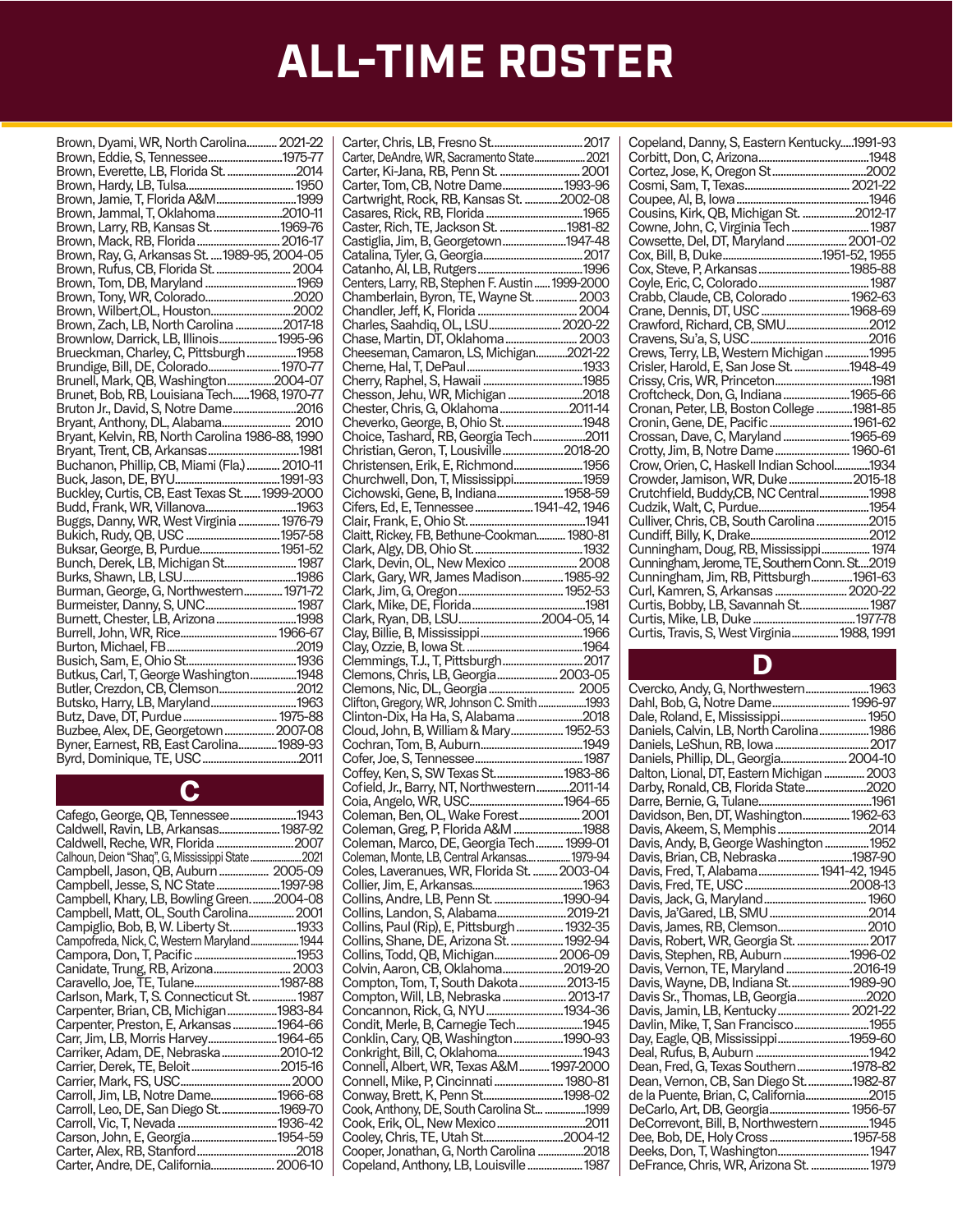| DeFruiter, Bob, B, Nebraska  1945-47        |  |
|---------------------------------------------|--|
| Dekker, AI, WR, Michigan St1953             |  |
|                                             |  |
| Deloplaine, Jack, RB, Salem College  1978   |  |
|                                             |  |
|                                             |  |
|                                             |  |
| Dennis, Pat, DB, Louisiana Monroe 2004      |  |
| Dennison, Glenn, TE, Miami (Fla.)  1987     |  |
| Denson, Moses, RB, MD Eastern Shore1974-75  |  |
| Denton, Tim, CB, Sam Houston St1998-99      |  |
| Dess, Darrell, G, North Carolina St 1965-66 |  |
| Didier, Clint, TE, Portland St 1982-87      |  |
|                                             |  |
| Didion, John, LB, Oregon St. 1969-70        |  |
| Dishman, Cris, CB, Purdue1997-98            |  |
| Dockery, Derrick, OL, Texas2003-06, 2009-10 |  |
|                                             |  |
|                                             |  |
|                                             |  |
|                                             |  |
|                                             |  |
|                                             |  |
| Doolan, John, B, Georgetown1945             |  |
| Dorow, Al, QB, Michigan St1954-56           |  |
|                                             |  |
| Douglas, Jamil, C/G, Arizona State2021      |  |
|                                             |  |
| Doughty, Reed, S, Northern Colorado2006-13  |  |
|                                             |  |
| Dowda, Harry, DB, Wake Forest 1949-53       |  |
| Dowler, Boyd, WR, Colorado 1971             |  |
| Downey, Patrick, OL, New Hampshire2002      |  |
|                                             |  |
|                                             |  |
|                                             |  |
| Drazenovich, Chuck, LB, Penn St. 1950-59    |  |
|                                             |  |
| DuBois, Phil, TE, San Diego St 1979-80      |  |
| Duckett, T.J., RB, Michigan St 2006         |  |
| Duckworth, Joe, E, Colgate  1947            |  |
|                                             |  |
|                                             |  |
|                                             |  |
| Duff, Jamal, DE, San Diego St.  1997-98     |  |
| Dugan, Fred, WR, Dayton1961-63              |  |
|                                             |  |
|                                             |  |
| Dunbar, Quinton, CB, Florida  2015-19       |  |
| Duncan, Leslie, DB, Jackson St.  1971-73    |  |
|                                             |  |
|                                             |  |
|                                             |  |
|                                             |  |
| Dupard, Reggie, RB, SMU 1989-90             |  |
| Dusek, Brad, LB, Texas A&M  1974-81         |  |
| Dwyer, Jack, DB, Loyola (CA)1951            |  |
|                                             |  |
|                                             |  |
|                                             |  |
|                                             |  |

E

| East, Andrew, LS, Vanderbilt2018         |  |
|------------------------------------------|--|
| Ecker, Enrique, T, John Carroll 1952     |  |
|                                          |  |
| Edwards, Brad, S, South Carolina1990-93  |  |
| Edwards, Turk, T, Washington St. 1932-40 |  |
|                                          |  |
|                                          |  |
| Eilers, Pat, DB, Notre Dame 1992-94      |  |
|                                          |  |
| Elewonibi, Moe, T, BYU1990-93            |  |
|                                          |  |
| Ellard, Henry, WR, Fresno St. 1994-98    |  |
|                                          |  |
|                                          |  |
| Ellstrom, Marv, B, Oklahoma1943          |  |
| Ellstrom, Swede, FB, Oklahoma1934        |  |
| Elmore, Doug, DB, Mississippi 1962       |  |
| Elter, Leo, RB, Duquesne 1955-57         |  |
| Emtman, Steve, DT, Washington 1997       |  |

| 1946-49                                   |
|-------------------------------------------|
| .1938-39                                  |
| .1991-94                                  |
| 2006-07                                   |
| Etherly, David, CB, Portland St.  1987    |
| .2006-07                                  |
|                                           |
| 2004-08                                   |
| .2016                                     |
| .1998                                     |
|                                           |
| 1983                                      |
| Everett, Deshazor, CB/S, Texas A&M2015-21 |
|                                           |

#### F

| Fabini, Jason, OL, Cincinnati  2007-08                                  |  |
|-------------------------------------------------------------------------|--|
| Fanaika, Paul, G, Arizona St 2009<br>Fanucci, Mike, DE, Arizona St 1972 |  |
|                                                                         |  |
|                                                                         |  |
|                                                                         |  |
|                                                                         |  |
|                                                                         |  |
|                                                                         |  |
|                                                                         |  |
|                                                                         |  |
|                                                                         |  |
|                                                                         |  |
|                                                                         |  |
|                                                                         |  |
|                                                                         |  |
|                                                                         |  |
| Filchock, Frank, QB, Indiana 1938-41, 1944-45                           |  |
|                                                                         |  |
| Fincher, Alfred, LB, Connecticut  2008                                  |  |
|                                                                         |  |
|                                                                         |  |
|                                                                         |  |
|                                                                         |  |
|                                                                         |  |
|                                                                         |  |
|                                                                         |  |
|                                                                         |  |
|                                                                         |  |
|                                                                         |  |
|                                                                         |  |
|                                                                         |  |
|                                                                         |  |
|                                                                         |  |
|                                                                         |  |
| Floyd, Michael, WR, Notre Dame2018                                      |  |
| Foltz, Vernon, C, St. Vincent's 1944                                    |  |
|                                                                         |  |
|                                                                         |  |
|                                                                         |  |
|                                                                         |  |
|                                                                         |  |
|                                                                         |  |
|                                                                         |  |
| Foxx, Dion, LB, James Madison1995                                       |  |
|                                                                         |  |
|                                                                         |  |
|                                                                         |  |
|                                                                         |  |
|                                                                         |  |
|                                                                         |  |
|                                                                         |  |
|                                                                         |  |
|                                                                         |  |
|                                                                         |  |
|                                                                         |  |
|                                                                         |  |
|                                                                         |  |
|                                                                         |  |
|                                                                         |  |
|                                                                         |  |
|                                                                         |  |
|                                                                         |  |
| Fryar, Irving, WR, Nebraska 1999-2000                                   |  |

| Fryer, Brian, WR, Alberta (Canada) 1976-78          |  |
|-----------------------------------------------------|--|
| Fugett, Jean, TE, Amherst 1976-79                   |  |
| Fulcher, Bill, G, Georgia Tech1956-58               |  |
| Fuller, Kendall, CB, Virginia Tech 2016-17, 2020-22 |  |
|                                                     |  |
| Fuller, Larry, B, No College 1944-45                |  |

### G

| Gaffney, Jim, B, Tennessee1945-46                                                      |  |
|----------------------------------------------------------------------------------------|--|
|                                                                                        |  |
|                                                                                        |  |
|                                                                                        |  |
|                                                                                        |  |
|                                                                                        |  |
|                                                                                        |  |
|                                                                                        |  |
| Gannon, Rich, QB, Delaware1993                                                         |  |
|                                                                                        |  |
| Gandy-Golden, Antonio, WR, Liberty2020-21                                              |  |
| Gano, Graham, K, Florida St2009-11                                                     |  |
|                                                                                        |  |
|                                                                                        |  |
| Garçon, Pierre, WR, Mount Union 2012-16                                                |  |
|                                                                                        |  |
|                                                                                        |  |
| Gardner, Rod, WR, Clemson2001-04                                                       |  |
|                                                                                        |  |
| Garner, Dwight, RB, California1986                                                     |  |
| Garnett, Joshua, G, Stanford 2020                                                      |  |
|                                                                                        |  |
| Garrett, Alvin, WR, Angelo St1981-84                                                   |  |
| Garvin, Terence, LB, West Virginia2016                                                 |  |
|                                                                                        |  |
|                                                                                        |  |
|                                                                                        |  |
|                                                                                        |  |
|                                                                                        |  |
| Ceathers, Clifton, DE, South Carolina2014<br>Geathers, James, DT, Wichita St. 1990-92  |  |
|                                                                                        |  |
| Geisinger, Justin, G, Vanderbilt 2008                                                  |  |
|                                                                                        |  |
|                                                                                        |  |
|                                                                                        |  |
| German, Jim, QB, Centre College  1939                                                  |  |
| Gesek, John, C, Cal St. Sacramento  1994-95                                            |  |
|                                                                                        |  |
|                                                                                        |  |
| Giaquinto, Nick, RB, Connecticut1981-83                                                |  |
|                                                                                        |  |
|                                                                                        |  |
|                                                                                        |  |
|                                                                                        |  |
|                                                                                        |  |
|                                                                                        |  |
|                                                                                        |  |
| Gilbert, Sean, DT, Pittsburgh  1996                                                    |  |
| Gillespie, Robert, RB, Florida2002                                                     |  |
|                                                                                        |  |
| Gilmer, Harry, QB, Alabama1948-54                                                      |  |
|                                                                                        |  |
|                                                                                        |  |
|                                                                                        |  |
|                                                                                        |  |
|                                                                                        |  |
|                                                                                        |  |
|                                                                                        |  |
|                                                                                        |  |
| Gogolak, Charlie, K, Princeton  1966-68                                                |  |
| Goldson, Dashon, S, Washington 2015                                                    |  |
|                                                                                        |  |
| Golston, Kedric, DT, Georgia2006-16                                                    |  |
| Gomes, DeJon, S, Nebraska  2011-12                                                     |  |
|                                                                                        |  |
|                                                                                        |  |
| Goodburn, Kelly, P, Emporia St. 1990-93<br>Goode, Bob, RB, Texas A&M  1949-51, 1954-55 |  |
| Goodnight, Clyde, E, Tulsa1949-50                                                      |  |
|                                                                                        |  |
| Goodyear, John, B, Marquette 1942                                                      |  |
| Goosby, Tom, G, Baldwin-Wallace1966                                                    |  |
|                                                                                        |  |
| Gouveia, Kurt, LB, BYU 1987-94, 99                                                     |  |
|                                                                                        |  |
|                                                                                        |  |
|                                                                                        |  |
|                                                                                        |  |
|                                                                                        |  |
|                                                                                        |  |
|                                                                                        |  |
| Grant, Bob, LB, Wake Forest  1971                                                      |  |
|                                                                                        |  |
|                                                                                        |  |
| Grant, Frank, WR, S. Colorado St 1973-78                                               |  |
|                                                                                        |  |
| Grant, Orantes, LB, Georgia2002-03                                                     |  |
| Grant, Ryan, RB, Notre Dame2012                                                        |  |
|                                                                                        |  |
| Grant, Ryan, WR, Tulane  2014-17                                                       |  |
|                                                                                        |  |
|                                                                                        |  |
| Green, Darrell, CB, Texas A&I 1983-02                                                  |  |
|                                                                                        |  |
| Green, Mike, S, Northwestern St.  2008                                                 |  |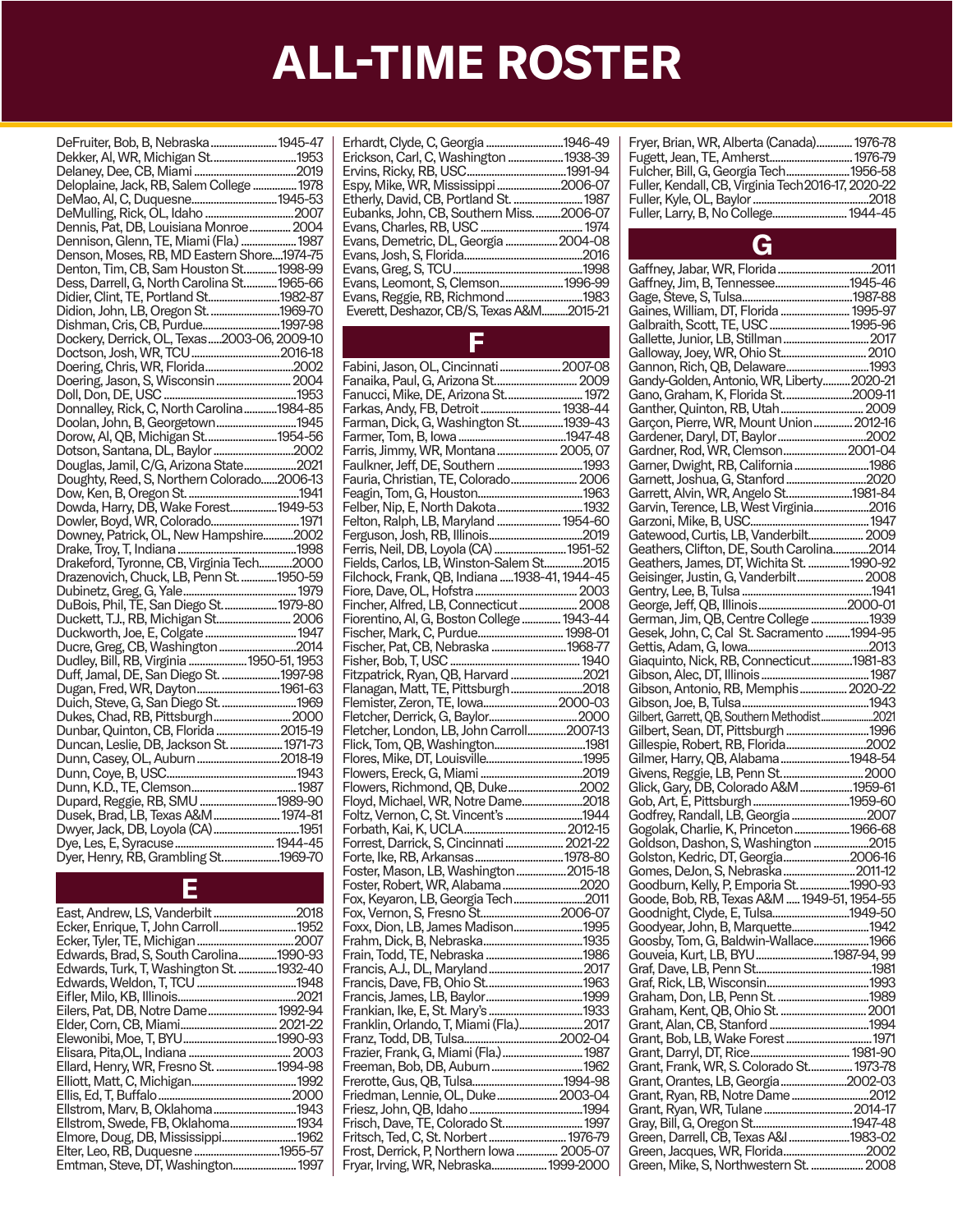| Green, Robert, RB, William & Mary  1992        |  |
|------------------------------------------------|--|
|                                                |  |
|                                                |  |
| Greer, Donovan, CB, Texas A&M 2001             |  |
|                                                |  |
| Griffin, Cornelius, DT, Alabama2004-08         |  |
| Griffin, Keith, RB, Miami (Fla.)1984-88        |  |
| Griffin III, Robert, OB, Baylor  2012-15       |  |
|                                                |  |
| Grimm, Russ, G, Pittsburgh1981-91              |  |
| Grossman, Rex, QB, Florida2010-11              |  |
| Guglielmi, Ralph, QB, Notre Dame 1955, 1958-60 |  |
|                                                |  |
| Gulledge, David, FS, Jacksonville St1992       |  |
|                                                |  |
| Gundlach, Herman, G, Harvard1935               |  |
|                                                |  |

H

| Hackbart, Dale, DB, Wisconsin1961-63         |  |
|----------------------------------------------|--|
| Hageman, Fred, C, Kansas1961-64              |  |
|                                              |  |
|                                              |  |
| Haji-Sheikh, Ali, K, Michigan 1987           |  |
| Haley, Dick, DB, Pittsburgh1959-60           |  |
| Haley, Jermaine, DT, Butte College 2003-04   |  |
| Hall, DeAngelo, CB/S, Virginia Tech  2008-17 |  |
|                                              |  |
|                                              |  |
|                                              |  |
|                                              |  |
| Ham, Derrick, DE, Miami (Fla.) 2000          |  |
| Hamdan, Gibran, QB, Indiana 2003             |  |
|                                              |  |
|                                              |  |
|                                              |  |
|                                              |  |
| Hamilton, Shaun Dion, LB, Alabama2018-20     |  |
| Hamilton, Steve, DE, East Carolina 1985-88   |  |
| Hamlin, Gene, C, Western Michigan  1970      |  |
| Hamm, Je'Ron, TE, Louisiana-Monroe2015       |  |
| Hammond, Bobby, RB, Morgan St.  1979-80      |  |
| Hanburger, Chris, LB, UNC1965-78             |  |
| Hancock, Mike, TE, Idaho St.  1973-75        |  |
| Hankerson, Leonard, WR, Miami2011-14         |  |
| Hanna, Zip, G, South Carolina 1945           |  |
| Hansen, Ron, G, Minnesota1954                |  |
|                                              |  |
|                                              |  |
|                                              |  |
|                                              |  |
|                                              |  |
| Hare, Ray, QB, Gonzaga  1940-43              |  |
|                                              |  |
|                                              |  |
|                                              |  |
|                                              |  |
|                                              |  |
|                                              |  |
|                                              |  |
|                                              |  |
|                                              |  |
|                                              |  |
| Harris, Jim, DB, Howard Payne 1970           |  |
|                                              |  |
| Harris, Macho, S, Virginia Tech 2010         |  |
| Harris, Maurice, WR, California 2016-18      |  |
| Harris, Rickie, DB, Arizona1965-70           |  |
| Harris, Steven, WR, Arkansas 2006-07         |  |
| Harris, Walt, CB, Mississippi St.  2004-05   |  |
|                                              |  |
|                                              |  |
|                                              |  |
|                                              |  |
|                                              |  |
|                                              |  |
| Harvey, Ken, LB, California1994-98           |  |

| Harvey-Clemons, Josh, LB, Louisville2017-19       |  |
|---------------------------------------------------|--|
|                                                   |  |
| Harvin, Allen, RB, Cincinnati  1987               |  |
| Haskins Jr., Dwayne, QB, Ohio St. 2019-20         |  |
| Hasselbeck, Tim, QB, Boston College2003           |  |
| Hatcher, Jason, DE, Grambling St. 2014-15         |  |
| Hatcher, Ron, FB, Michigan St 1962                |  |
|                                                   |  |
|                                                   |  |
|                                                   |  |
|                                                   |  |
| Hayes, Jeff, P, North Carolina  1982-85           |  |
|                                                   |  |
| Haymond, Alvin, DB, Southern 1972                 |  |
| Haynes, Hall, DB, Santa Clara  1950, 1953-55      |  |
| Haynes, Reggie, TE, UNLV  1978                    |  |
| Haynesworth, Albert, DT, Tennessee2009-10         |  |
| Hayward, Adam, LB, Portland St. 2014-15           |  |
| Hazelwood, Ted, T, North Carolina  1953           |  |
| Heath, Leon, FB, Oklahoma1951-53                  |  |
| Heck, Andy, T, Notre Dame 1999-2000               |  |
|                                                   |  |
| Hecker, Norb, DB, Baldwin-Wallace1955-57          |  |
| Heenan, Pat, E, Notre Dame  1960                  |  |
|                                                   |  |
| Heinicke, Taylor, QB, Old Dominion 2020-22        |  |
|                                                   |  |
| Helu, Jr., Roy, RB, Nebraska2011-14               |  |
| Hemingway, Temarrick, TE, South Car. St.  2020-21 |  |
| Hendershot, Larry, LB, Arizona St 1967            |  |
| Henderson, Jon, WR, Colorado St.  1970            |  |
|                                                   |  |
|                                                   |  |
| Hennessey, Jerry, DE, Santa Clara 1952-53         |  |
|                                                   |  |
| Hentges, Hale, TE, Alabama2019                    |  |
| Hermeling, Terry, T, Nevada 1970-80               |  |
| Hernandez, Joe, WR, Arizona 1964                  |  |
|                                                   |  |
| Heyer, Stephon, OL, Maryland 2007-10              |  |
| Hickman, Dallas, DE, California  1976-81          |  |
|                                                   |  |
|                                                   |  |
|                                                   |  |
|                                                   |  |
|                                                   |  |
|                                                   |  |
| Hightower, Tim, RB, Richmond2011                  |  |
|                                                   |  |
|                                                   |  |
|                                                   |  |
| Hitchock, Ray, C, Minnesota  1987                 |  |
|                                                   |  |
| Hobbs, Stephen, WR, North Alabama1990-92          |  |
| Hochertz, Martin, DE, Southern Illinois1993       |  |
|                                                   |  |
|                                                   |  |
| Hoelscher, David, DT, Eastern Kentucky1998        |  |
|                                                   |  |
|                                                   |  |
| Hogeboom, Gary, QB, Central Michigan1990          |  |
| Hokuf, Steve, B, Nebraska 1933-35                 |  |
| Holcomb, Cole, LB, North Carolina 2019-22         |  |
| Holdman, Warrick, LB, Texas A&M  2005-06          |  |
| Hollar, John, B, Appalachian St1948-49            |  |
|                                                   |  |
| Hollenbach, Sam, QB, Maryland2007                 |  |
| Holliday, Vonnie, DL, North Carolina 2010         |  |
| Hollinquest, Lamont, LB, USC1993-94               |  |
| Holloway, Derek, WR, Arkansas1986                 |  |
| Holly, Bob, QB, Princeton  1982-83                |  |
| Holman, Walter, RB, West Virginia St1987          |  |
| Holman, Willie, DE, South Carolina St1973         |  |
| Holmer, Walt, B, Northwestern1933                 |  |
| Holmes, Lendy, S, Oklahoma  2009                  |  |
|                                                   |  |
| Holsey, Bernard, DL, Duke 2003                    |  |
| Holsey, Joshua, CB, Auburn2017-18                 |  |
| Hood, Evander "Ziggy", DL, Missouri2016-18        |  |
| Hopkins, Dustin, K, Florida St2015-20             |  |
|                                                   |  |
| Horstmann, Roy, FB, Purdue1933                    |  |
| Horton, Ethan, TE, North Carolina 1994            |  |

| Hostetler, Jeff, QB, West Virginia 1997      |  |
|----------------------------------------------|--|
| Houghton, Jerry, T, Washington St.  1950     |  |
| Houston, Ken, S, Prairie View A&M 1973-80    |  |
|                                              |  |
| Hover, Don, LB, Washington St.  1978-79      |  |
| Howard, Desmond, WR, Michigan 1992-94        |  |
| Howard, Austin, T, Northern Iowa2018         |  |
|                                              |  |
|                                              |  |
| Hudson, Khaleke, LB, Michigan 2020-22        |  |
| Huff, Ken, G, North Carolina1983-85          |  |
| Huff, Sam, LB, West Virginia1964-67, 1969    |  |
| Hughley, George, FB, Central Oklahoma St1965 |  |
|                                              |  |
|                                              |  |
| Humphrey, Myles, LB, Shepherd2019            |  |
|                                              |  |
| Humphries, Stan, QB, NE Louisiana1989-91     |  |
|                                              |  |
|                                              |  |
| Hurley, George, G, Washington St.  1932-33   |  |
|                                              |  |
|                                              |  |
|                                              |  |
| Hutson, Tony, G, NE Oklahoma 2000            |  |
|                                              |  |
|                                              |  |

| Ihenacho, Duke, S, San Jose St.<br>Imhof, Martin, DE, San Diego St. | 2014-16<br>1974    |
|---------------------------------------------------------------------|--------------------|
| Inman, Dontrelle, WR, Virginia                                      | .2020              |
| Intrieri, Marne, G, Loyola (Md.)<br>loannidis, Matt, DL, Temple     | 1933-34<br>2016-21 |
| Ismael, Keith, C, San Diego State.                                  | 1936-39<br>2020-21 |
|                                                                     | .1961-64           |
|                                                                     |                    |

| Jackson, Bernard, DB, Tennessee 2002                                    |  |
|-------------------------------------------------------------------------|--|
| Jackson, Charles, S, Texas Tech  1987                                   |  |
| Jackson, DeSean, WR, California2014-16                                  |  |
| Jackson, Ladairis, DE, Oregon St. 2002-03                               |  |
| Jackson, Leroy, RB, Western Illinois 1962-63                            |  |
| Jackson, Rob, DE/LB, Kansas St. 2008-13                                 |  |
| Jackson, Steve, LB, Texas-Arlington1966-67                              |  |
| Jackson, Trenton, WR, Illinois 1967                                     |  |
| Jackson, Wilbur, FB, Alabama1980-82                                     |  |
| Jackson III, William, CB, Houston  2021-22                              |  |
| Jacobs, Jack, QB, Oklahoma1946                                          |  |
| Jacobs, Taylor, WR, Florida 2003-05                                     |  |
|                                                                         |  |
|                                                                         |  |
|                                                                         |  |
| James, Dick, RB, Oregon1956-63                                          |  |
| James, Erasmus, DE, Wisconsin 2008                                      |  |
| Janowicz, Vic, B, Ohio St. 1954-55                                      |  |
| Jansen, Jon, T, Michigan1999-08<br>Jaqua, Jon, S, Lewis & Clark 1970-72 |  |
|                                                                         |  |
| Jarmon, Jeremy, LB, Kentucky  2009-10                                   |  |
|                                                                         |  |
| Jarrett, Kyshoen, DB, Virginia Tech2015                                 |  |
| Jean Francois, Ricky, DE, LSU 2015-16                                   |  |
| Jeffcoat, Jackson, LB, Texas2014-15                                     |  |
| Jefferson, Roy, WR, Utah 1971-76                                        |  |
| Jencks, Bob, K/E, Miami (OH)1965                                        |  |
| Jenkins, Brandon, LB, Florida St. 2013                                  |  |
| Jenkins, Cullen, DL, Central Michigan2016                               |  |
| Jenkins, Jacque, FB, Vanderbilt 1943, 1946                              |  |
| Jenkins, James, TE, Rutgers 1991-2000                                   |  |
| Jenkins, Jarvis, DE, Clemson  2012-14                                   |  |
| Jenkins, Ken, RB, Bucknell1985-86                                       |  |
| Jensen, Marcel, TE, Fresno St2015                                       |  |
|                                                                         |  |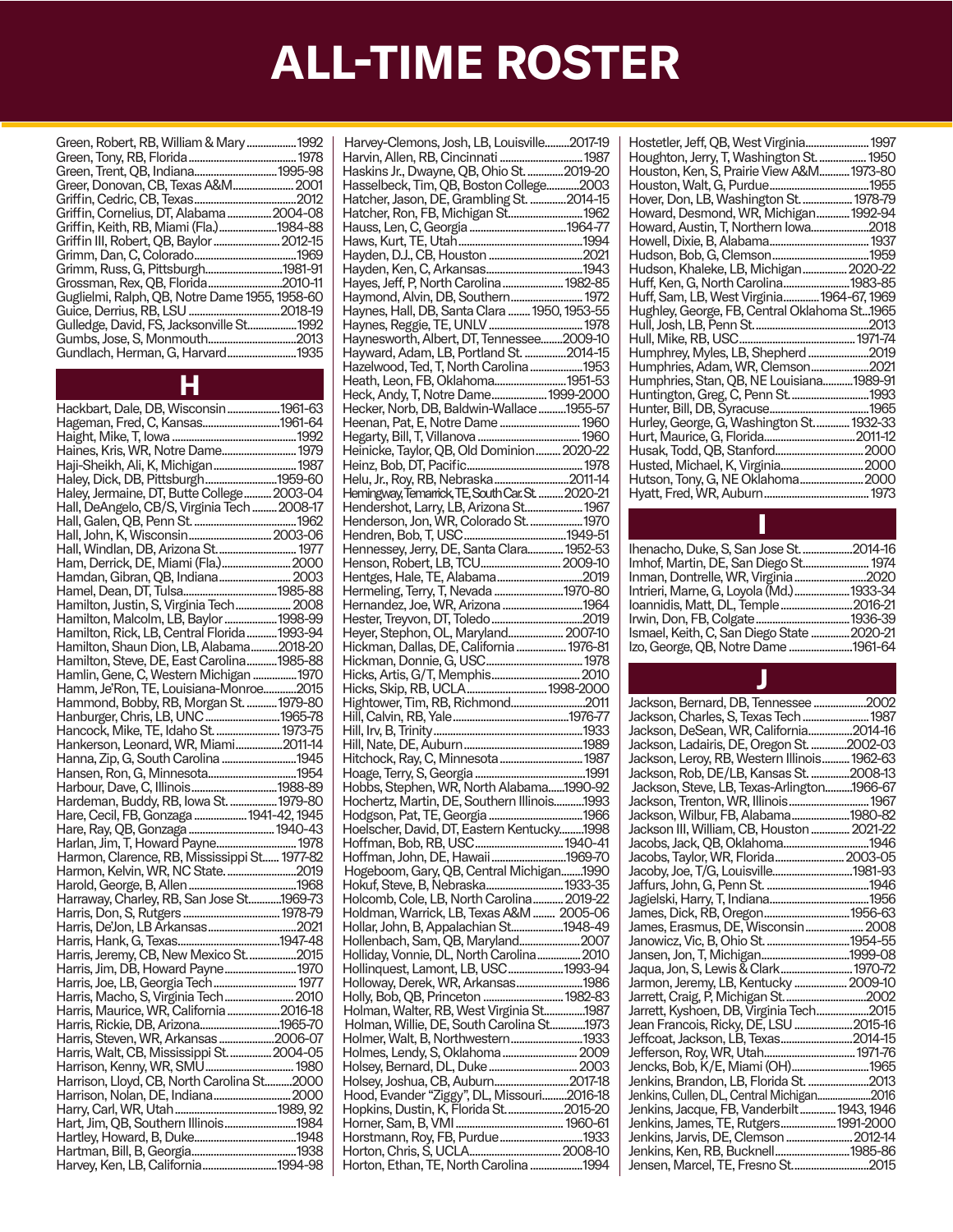| Johnson, AJ, CB, SW Texas St1989-94            |  |
|------------------------------------------------|--|
|                                                |  |
|                                                |  |
| Johnson, Brad, QB, Minnesota  1999-2000        |  |
| Johnson, Brian, K, Virginia Tech 2021          |  |
| Johnson, Bryan, FB, Boise St. 2000-03          |  |
|                                                |  |
| Johnson, Dennis, DT, Delaware1974-77           |  |
| Johnson, Domonique, CB, Jackson St2012         |  |
|                                                |  |
|                                                |  |
| Johnson (Howard), Joe, WR, Notre Dame. 1989-91 |  |
|                                                |  |
|                                                |  |
|                                                |  |
|                                                |  |
| Johnson, Patrick, WR, Oregon  2003             |  |
| Johnson, Randy, QB, Texas A&I 1975             |  |
| Johnson, Richard, WR, Colorado  1987           |  |
|                                                |  |
|                                                |  |
| Johnson, Sidney, CB, California1990-92         |  |
|                                                |  |
| Johnson, Tre, T, Temple1994-2000, 02           |  |
| Johnston, Jim, B, Washington  1939-40          |  |
|                                                |  |
|                                                |  |
|                                                |  |
|                                                |  |
|                                                |  |
|                                                |  |
|                                                |  |
|                                                |  |
|                                                |  |
| Jones, Jimmie, DE, Wichita St.  1971-73        |  |
|                                                |  |
|                                                |  |
|                                                |  |
|                                                |  |
|                                                |  |
|                                                |  |
| Jones, Robert, LB, East Carolina  2001         |  |
|                                                |  |
|                                                |  |
| Jordan, Akeem, LB, James Madison2014           |  |
| Jordan, Curtis, FS, Texas Tech1981-86          |  |
| Jordan, Jeff, RB, Washington 1971-72           |  |
|                                                |  |
| Joseph, Ricot, DB, Central Florida2002         |  |
|                                                |  |
|                                                |  |
|                                                |  |
|                                                |  |
|                                                |  |
| Juzwik, Steve, B, Notre Dame1942               |  |
|                                                |  |

| Kahn, Ed, G, North Carolina 1935-37      |          |
|------------------------------------------|----------|
|                                          |          |
|                                          |          |
| Kammerer, Carl, DE, Pacific 1963-69      |          |
|                                          |          |
|                                          |          |
| Karamatic, George, B, Gonzaga1938        |          |
|                                          | .1959    |
|                                          | .1936-39 |
|                                          | .1950-52 |
| Karras, Ted, DT, Northwestern 1987       |          |
| Katrishen, Mike, T, Southern Miss1948-49 |          |
| Kaufman, Mel, LB, Cal Poly1981-88        |          |
|                                          |          |

 $\overline{V}$ 

| Kearse, Frank, DE, Alabama A&M2014-15                                           |  |
|---------------------------------------------------------------------------------|--|
|                                                                                 |  |
|                                                                                 |  |
| Keenum, Case, QB, Houston 2019                                                  |  |
| Keenan, Jack, T, South Carolina  1944-45                                        |  |
|                                                                                 |  |
|                                                                                 |  |
|                                                                                 |  |
| Kelley, Gordon, LB, Georgia  1962-63                                            |  |
|                                                                                 |  |
| Kelly, John, T, Florida A&M  1966-67                                            |  |
|                                                                                 |  |
| Kelly, Malcolm, WR, Oklahoma  2008-10                                           |  |
| Kemoeatu, Ma'ake, NT, Utah 2010                                                 |  |
| Kendall, Pete, OL, Boston College 2007-08                                       |  |
| Kendricks, Mychal, LB, UCLA2020                                                 |  |
|                                                                                 |  |
|                                                                                 |  |
|                                                                                 |  |
|                                                                                 |  |
| Kerrigan, Ryan, LB, Purdue2011-20                                               |  |
| Khayat, Bob, K, Mississippi 1960, 1962-63                                       |  |
|                                                                                 |  |
| Khayat, Ed, DT, Tulane 1957, 1962-63                                            |  |
| Kidsy, Darvin, WR, Texas Southern2018-19                                        |  |
|                                                                                 |  |
| Killings, Cedric, DL, Carson-Newman2005                                         |  |
|                                                                                 |  |
|                                                                                 |  |
| Kimball, Bruce, G, Massachusetts 1983-84                                        |  |
| Kimble, Garry, CB, Sam Houston St.  1987                                        |  |
|                                                                                 |  |
|                                                                                 |  |
|                                                                                 |  |
|                                                                                 |  |
| Kincaid, Jim, B, South Carolina1954                                             |  |
| Kinney, Kelvin, DE, Virginia St. 1997-98                                        |  |
|                                                                                 |  |
| Kirk, Randy, LB, San Diego St.  1990                                            |  |
|                                                                                 |  |
| Knight, Curt, K, Coast Guard1969-73                                             |  |
| Knighton, Terrance, NT, Temple2015                                              |  |
| Koch, Markus, DE, Boise St.  1986-91                                            |  |
|                                                                                 |  |
| Koniszewski, John, T, G.W 1945-46, 1948                                         |  |
| Kopay, Dave, RB, Washington 1969-70                                             |  |
| Kouandjio, Arie, G, Alabama 2015-17                                             |  |
| Kovatch, John, E, Notre Dame1942, 46                                            |  |
| Kozlowski, Brian, TE, Connecticut2004-07                                        |  |
|                                                                                 |  |
|                                                                                 |  |
| Krakoski, Joe, LB, Washington1986                                               |  |
| Krause, Max, FB, Gonzaga  1937-40                                               |  |
|                                                                                 |  |
|                                                                                 |  |
|                                                                                 |  |
| Kresky, Joe "Mink", G, Wisconsin 1932                                           |  |
|                                                                                 |  |
|                                                                                 |  |
|                                                                                 |  |
|                                                                                 |  |
| Kubin, Larry, LB, Penn St.  1982-84                                             |  |
| Kuchta, Frank, C, Notre Dame 1958-59                                            |  |
|                                                                                 |  |
| Kuehl, Ryan, DT, Virginia  1996-97<br>Kunaszyk, Jordan, LB, California  2020-21 |  |
|                                                                                 |  |
|                                                                                 |  |
| Kuziel, Bob, G, Pittsburgh 1975-80                                              |  |

| Lauvao, Shawn, G, Arizona St. 2014-18                                                 |  |
|---------------------------------------------------------------------------------------|--|
| Lavender, Joe, CB, San Diego St. 1976-82                                              |  |
| Law, Dennis, WR, East Tennessee St1979                                                |  |
| Lawrence, Devaroe, DT, Auburn2020                                                     |  |
| Lawrence, Don, T, Notre Dame1959-61                                                   |  |
| Leake, Javon, RB, Maryland2020                                                        |  |
|                                                                                       |  |
| LeBaron, Eddie, QB, Pacific1952-53, 1955-59                                           |  |
| Leeuwenburg, Jay, G, Colorado  2000                                                   |  |
| Lemek, Ray, T̄, Notre Dame1957-61                                                     |  |
|                                                                                       |  |
|                                                                                       |  |
|                                                                                       |  |
|                                                                                       |  |
|                                                                                       |  |
| Lewis, Lance, WR, East Carolina2013                                                   |  |
| Lewis, Ron, G, Washington St1995                                                      |  |
| Leverette, Otis, DE, UAB  2001-02                                                     |  |
| Liebenstein, Todd, DE, UNLV  1982-85                                                  |  |
|                                                                                       |  |
| Lichtensteiger, Kory, OL, Bowling Green2010-16                                        |  |
| Lipscomb, Paul, T, Tennessee1950-54                                                   |  |
| Livingston, Howie, B, Fullerton JC 1948-50                                            |  |
| Lloyd, Brandon, WR, Illinois 2006-07                                                  |  |
| Lockett, J.W., B, Central Oklahoma St1964                                             |  |
| Lockett, Kevin, WR, Kansas St 2001-02                                                 |  |
| Locklear, Sean, T, North Carolina St. 2011                                            |  |
| Logan, Marc, FB, Kentucky 1995-97                                                     |  |
| Lohmiller, Chip, K, Minnesota  1988-94                                                |  |
|                                                                                       |  |
|                                                                                       |  |
| Long, Spencer, G/C, Nebraska  2014-17                                                 |  |
| Lookabaugh, John, E, Maryland  1946-47                                                |  |
| Looney, Joe Don, RB, Oklahoma 1966-67                                                 |  |
|                                                                                       |  |
|                                                                                       |  |
| Lovato, Rick, LS, Old Dominion 2016                                                   |  |
|                                                                                       |  |
| Love, John, WR, North Texas St 1967                                                   |  |
| Loverne, David, OL, San Jose St2002                                                   |  |
| Lowe, Gary, B, Michigan St.  1956-57                                                  |  |
| Lowry, Quentin, LB, Youngstown St1981-83<br>Lucas, Cornelius, T, Kansas State 2020-21 |  |
|                                                                                       |  |
|                                                                                       |  |
|                                                                                       |  |
|                                                                                       |  |
| Lynch, Dick, B, Notre Dame1958                                                        |  |
|                                                                                       |  |

### M

| Macioszczck, Art, FB, Western Michigan1948    |  |
|-----------------------------------------------|--|
| Macklin, David, CB, Penn St 2007              |  |
| MacMurdo, Jim, T, Pittsburgh  1932-33         |  |
|                                               |  |
| Malinchak, Bill, WR, Indiana 1970-74, 1976    |  |
| Malone, Benny, RB, Arizona St.  1978-79       |  |
| Malone, Charley, E, Texas A&M  1934-40, 1942  |  |
| Mandeville, Chris, DB, Cal-Davis1989          |  |
| Manley, Dexter, DE, Oklahoma St. 1981-89      |  |
| Mann, Charles, DE, Nevada-Reno 1983-93        |  |
|                                               |  |
| Manusky, Greg, LB, Colgate 1988-90            |  |
| Marciniak, Ron, C, Kansas St1955              |  |
|                                               |  |
| Marshall, Byron, RB, Oregon 2017-18           |  |
| Marshall, Lemar, LB, Michigan St2002-06       |  |
| Marshall, Leonard, DT, LSU 1994               |  |
| Marshall, Rich, T, Stephen F. Austin 1966     |  |
| Marshall, Wilber, LB, Florida1988-92          |  |
| Martin, Aaron, DB, North Carolina College1968 |  |
| Martin, Jamie, QB, Weber St 1997              |  |
| Martin, Jim, K, Notre Dame1964                |  |
| Martin, Steve, DE, Jackson St.  1987          |  |
|                                               |  |
| Mason, Eddie, LB, North Carolina1999-02       |  |
| Mason, Marcus, RB, Youngstown St2009          |  |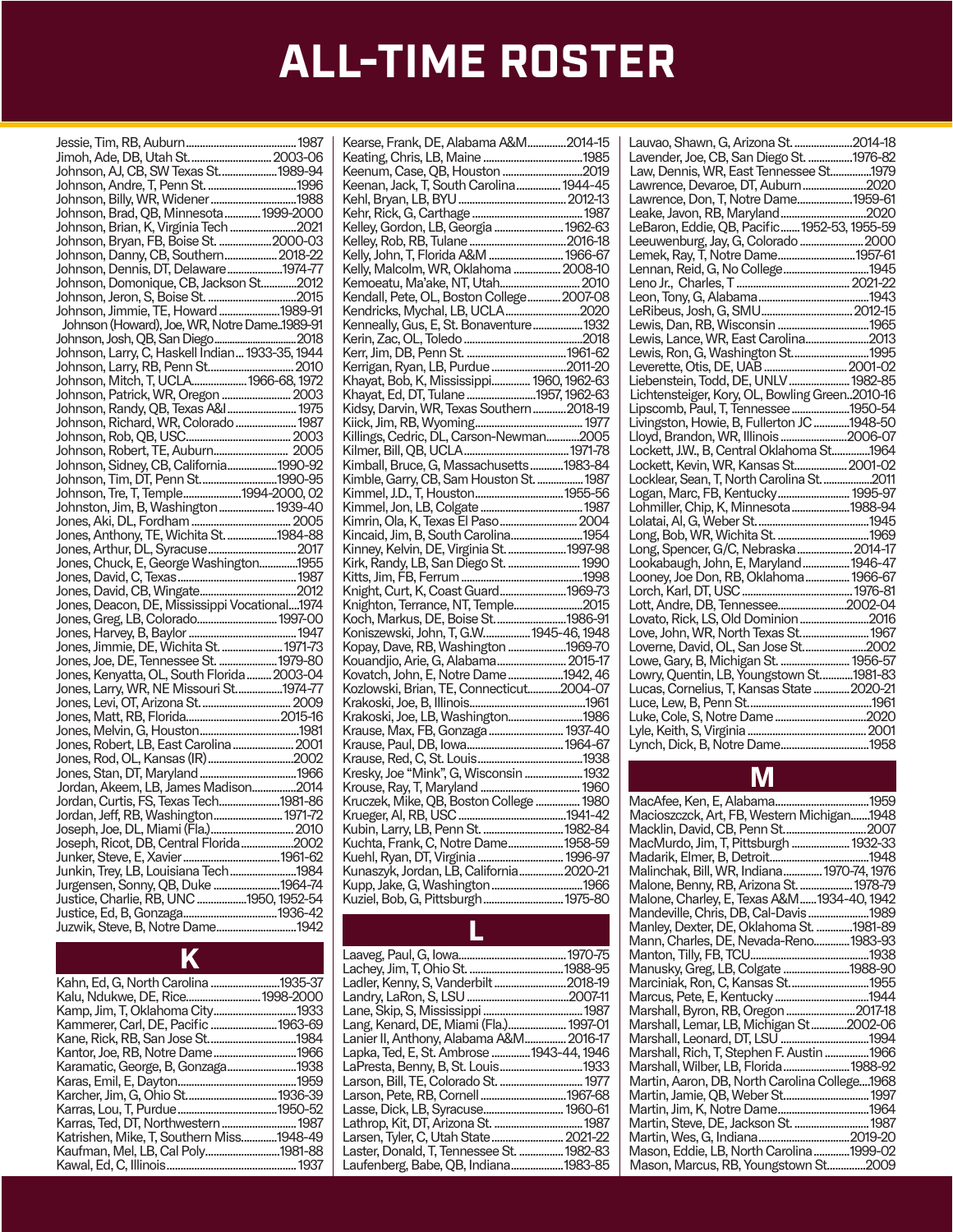| Mason, Tommy, RB, Tulane 1971-72                                                 |  |
|----------------------------------------------------------------------------------|--|
| Masterson, Bob, E, Miami (Fla)1938-43                                            |  |
|                                                                                  |  |
|                                                                                  |  |
|                                                                                  |  |
|                                                                                  |  |
| Mattson, Riley, T, Oregon1961-64                                                 |  |
|                                                                                  |  |
| May, Mark, T, Pittsburgh 1981-89                                                 |  |
| Mayhew, Martin, CB, Florida St 1989-92                                           |  |
|                                                                                  |  |
| Mayo, David, LB, Texas State 2021                                                |  |
| Mays, Alvoid, CB, West Virginia1990-94                                           |  |
|                                                                                  |  |
| Mazurek, Fred, B, Pittsburgh1965-66                                              |  |
|                                                                                  |  |
| McCabe, Dick, B, Pittsburgh  1959                                                |  |
| McCain, Bobby, S, Memphis 2021-22                                                |  |
| McCants, Darnerien, WR, Delaware St2002-04                                       |  |
|                                                                                  |  |
|                                                                                  |  |
|                                                                                  |  |
|                                                                                  |  |
|                                                                                  |  |
|                                                                                  |  |
| McClellion, Central, CB, Ohio St.  2001                                          |  |
| McClure, Stefan, S, California 2017                                              |  |
|                                                                                  |  |
|                                                                                  |  |
|                                                                                  |  |
| McCrary, Greg, TE, Clark1978, 1981                                               |  |
| McCune, Robert, LB, Louisville 2005-06                                           |  |
|                                                                                  |  |
| McCullough, Sultan, RB, USC  2003                                                |  |
| McDaniel, John, WR, Lincoln 1978-80                                              |  |
| McDaniel, Le Charls, CB, Cal Poly 1981-82                                        |  |
| McDole, Ron, DE, Nebraska 1971-78                                                |  |
|                                                                                  |  |
| McDonald, Ray, RB, Idaho 1967-68                                                 |  |
| McEwen, Craig, TE, Utah1987-88                                                   |  |
| McGee, Stacy, DL, Oklahoma2017-18                                                |  |
|                                                                                  |  |
|                                                                                  |  |
|                                                                                  |  |
|                                                                                  |  |
|                                                                                  |  |
|                                                                                  |  |
|                                                                                  |  |
|                                                                                  |  |
|                                                                                  |  |
|                                                                                  |  |
| McKee, Paul, E, Śyracuse 1947-48<br>McKeever, Marlin, LB, USC  1968-70           |  |
|                                                                                  |  |
|                                                                                  |  |
| McKenzie, Raleigh, G, Tennessee1985-94<br>McKinney, Zion, WR, South Carolina1980 |  |
| McKinzy, Cassanova, LB, Auburn2018                                               |  |
| McKissic, J.D., RB, Arkansas State 2020-22                                       |  |
| McLaurin, Terry, WR, Ohio St.  2019-22                                           |  |
|                                                                                  |  |
| McLinton, Harold, LB, Southern1969-78                                            |  |
| McMillan, Mark, CB, Alabama1999                                                  |  |
| McNabb, Donovan, QB, Syracuse 2010                                               |  |
| McNeil, Clifton, WR, Grambling St 1971-72                                        |  |
|                                                                                  |  |
| McNeil, Nick, LB, Western Carolina 2005                                          |  |
| McPhail, Hal, FB, Xavier1934-35                                                  |  |
| McPhee, Pernell, LB, Mississippi St2018                                          |  |
| McQuaid, Dan, T, UNLV  1985-87                                                   |  |
|                                                                                  |  |
| McQuilken, Kim, QB, Lehigh  1978-80                                              |  |
| McRae, Stan, E, Michigan St1946                                                  |  |
|                                                                                  |  |
|                                                                                  |  |
|                                                                                  |  |
|                                                                                  |  |
|                                                                                  |  |
| Melinger, Steve, E, Kentucky  1956-57                                            |  |
| Mendenhall, Mat, DE, BYU 1981-82                                                 |  |
|                                                                                  |  |
| Meriweather, Brandon, S, Miami  2012-14                                          |  |
| Merkle, Ed, G, Oklahoma A&M1944                                                  |  |
| Merling, Phillip, DE, Clemson2013                                                |  |
|                                                                                  |  |
|                                                                                  |  |
|                                                                                  |  |
|                                                                                  |  |
|                                                                                  |  |
|                                                                                  |  |
|                                                                                  |  |
| Middleton, Ron, TE, Auburn  1988, 1990-93                                        |  |
|                                                                                  |  |
|                                                                                  |  |
|                                                                                  |  |
|                                                                                  |  |

| Miller, Harlan, CB, SE Louisiana2018          |  |
|-----------------------------------------------|--|
| Miller, John, T, Boston College 1956, 1958-59 |  |
|                                               |  |
| Miller, Tom, B, Hampden-Sydney 1945           |  |
|                                               |  |
| Millner, Wayne, E, Notre Dame 1936-41, 1945   |  |
|                                               |  |
|                                               |  |
|                                               |  |
|                                               |  |
|                                               |  |
|                                               |  |
| Milstead, Rod, G, Delaware St.  1998-99       |  |
|                                               |  |
|                                               |  |
| Mingo, Gene, K, No College 1967               |  |
|                                               |  |
| Minnifield, Chase, CB, Virginia2014           |  |
|                                               |  |
| Mitchell, Bobby, FL, Illinois 1962-68         |  |
|                                               |  |
| Mitchell, Brian, RB, SW Louisiana 1990-99     |  |
| Mitchell, Kevin, LB, Syracuse 2000-03         |  |
|                                               |  |
| Mitchell, Marko, WR, Nevada 2009              |  |
|                                               |  |
| Mitchell, Michael, CB, Howard Payne1987       |  |
|                                               |  |
|                                               |  |
| Modzelewski, Dick, DT, Maryland1953-54        |  |
|                                               |  |
| Mojsiejenko, Ralf, P, Michigan St. 1989-90    |  |
|                                               |  |
| Molinaro, Jim, OL, Notre Dame  2004-06        |  |
|                                               |  |
|                                               |  |
| Monachino, Jim, B, California1955             |  |
|                                               |  |
| Monaco, Ray, G, Holy Cross 1944               |  |
|                                               |  |
|                                               |  |
|                                               |  |
| Monk, Art, WR, Syracuse1980-93                |  |
|                                               |  |
| Mont, Tommy, QB, Maryland1947-49              |  |
|                                               |  |
| Montgomery, Anthony, DT, Minnesota2006-09     |  |
| Montgomery, Will, OL, Virginia Tech2008-13    |  |
|                                               |  |
| Moody, Nick, LB, Florida State2016            |  |
|                                               |  |
|                                               |  |
|                                               |  |
|                                               |  |
|                                               |  |
|                                               |  |
|                                               |  |
| Moore, Kareem, S, Nicholls St.  2008-10       |  |
|                                               |  |
|                                               |  |
|                                               |  |
|                                               |  |
|                                               |  |
| Moore, Wilbur, B, Minnesota1939-46            |  |
|                                               |  |
| Moran, Jim G, Holy Cross  1935-36             |  |
|                                               |  |
| Moreau, Fabian, CB, UCLA2017-20               |  |
|                                               |  |
| Moreland, Jimmy, CB, James Madison 2019-20    |  |
|                                               |  |
|                                               |  |
| Morgan, Boyd, S, USC  1939-40                 |  |
|                                               |  |
| Morgan, Joshua, WR, Virginia Tech 2012-13     |  |
|                                               |  |
|                                               |  |
|                                               |  |
|                                               |  |
| Morris, Alfred, RB, Florida Atlantic 2012-15  |  |
|                                               |  |
| Morris, Jamie, RB, Michigan 1988-89           |  |
|                                               |  |
| Morrison, Darryl, S, Arizona 1993-96          |  |
| Morrison, Tim, CB, North Carolina 1986-87     |  |
|                                               |  |
| Mortensen, Fred, QB, Arizona St.  1979        |  |
|                                               |  |
|                                               |  |
|                                               |  |
| Morton, Christian, DB, Illinois  2005         |  |
|                                               |  |
| Morton, Michael, RB, UNLV1985                 |  |
| Moseley, Mark, K, Stephen F. Austin 1974-86   |  |
|                                               |  |
| Moses, Morgan, T, Virginia 2014-20            |  |
|                                               |  |
| Moss, Eddie, RB, SE Missouri St 1977          |  |
|                                               |  |
|                                               |  |
| Moss, Santana, WR, Miami (Fla.) 2005-14       |  |
|                                               |  |
| Muhammad, Calvin, WR, TX Southern1984-85      |  |
|                                               |  |
| Mul-Key, Herb, RB, No College1972-74          |  |
|                                               |  |
| Murphy, Jerome, CB, South Florida 2012-13     |  |
|                                               |  |
| Murphy, Mark, S, Colgate 1977-84              |  |
| Murphy, Trent, LB, Stanford2014-16            |  |
|                                               |  |
| Murray, Eddie, K, Tulane1995, 2000            |  |
|                                               |  |
| Murrell, Adrian, RB, West Virginia 2000       |  |
|                                               |  |
| Musgrove, Spain, DT, Utah St1967-69           |  |
|                                               |  |
| Musick, Jim, FB, USC 1932-33, 1935-36         |  |
|                                               |  |
|                                               |  |
| Myslinski, Tom, G, Tennessee  1992            |  |

N Natowich, Andy, B, Holy Cross..........................1944

| Ndukwe, Ikechuku, OL, Northwestern2005    |  |
|-------------------------------------------|--|
|                                           |  |
| Nelson, Ralph, RB, No College  1975       |  |
| Niemi, Laurie, T, Washington St.  1949-53 |  |
| Neild, Chris, NT, West Virginia 2011-13   |  |
| Nelson, Kyle, LS, New Mexico St. 2013     |  |
| Nichols, Gerald, DT, Florida State1993    |  |
| Nicholson, Montae, S, Michigan St2017-19  |  |
| Ninowski, Jim, QB, Michigan St1967-68     |  |
|                                           |  |
|                                           |  |
|                                           |  |
| Noble, Brandon, DL, Penn St.  2003-05     |  |
| Noble, James, WR, Stephen F. Austin1986   |  |
| Nock, George, RB, Morgan St.  1972        |  |
|                                           |  |
|                                           |  |
| Norman, Josh, CB, Coastal Carolina2016-19 |  |
|                                           |  |
|                                           |  |
| North, Jim T, Central Washington1944      |  |
|                                           |  |
|                                           |  |
| Nottage, Dexter, DE, Florida A&M 1994-96  |  |
| Novak, Nick, K, Maryland  2005-06         |  |
|                                           |  |
| Nugent, Dan, G, Auburn1976-78, 1980       |  |
| Nussbaumer, Bob, E, Michigan 1947-48      |  |
|                                           |  |

#### O

| O'Brien, Fran, T, Michigan St1960-66    |  |
|-----------------------------------------|--|
| O'Brien, Gail, T, Nebraska1934-36       |  |
|                                         |  |
| Odom, Chris, LB, Arkansas St2019        |  |
| Ohalete, Ifeanyi, S, USC  2001-03       |  |
| Ogrin, Pat, DT, Wyoming 1981-82         |  |
| Ogunbowale, Dare, RB, Wisconsin 2017    |  |
| Okoro, Kenny, CB, Wake Forest 2014      |  |
| Oliphant, Mike, RB, Puget Sound 1988    |  |
| Oliver, Muhammad, CB, Oregon1995        |  |
| Olkewicz, Neal, LB, Maryland 1979-89    |  |
|                                         |  |
| Olszewski, John, B, California1958-60   |  |
| Orakpo, Brian, DE/LB, Texas2009-14      |  |
| Orchard, Nate, DE/LB, Utah2019-21       |  |
|                                         |  |
| Osborne, Tom, WR, Hastings (NE) 1960-61 |  |
| Ostrowski, Chet, E, Notre Dame1954-59   |  |
|                                         |  |
| Owens, Brig, DB, Cincinnati1966-77      |  |
| Owens, Don, T, Southern Miss.  1957     |  |
| Owens, Rich, DE, Lehigh 1995-97         |  |
|                                         |  |

| Painter, Vinston, OL, Virginia Tech2016<br>Paluck, John, DE, Pittsburgh 1956, 1959-65<br>Palmer, Sterling, DE, Florida St 1993-96 |  |
|-----------------------------------------------------------------------------------------------------------------------------------|--|
|                                                                                                                                   |  |
|                                                                                                                                   |  |
|                                                                                                                                   |  |
|                                                                                                                                   |  |
|                                                                                                                                   |  |
|                                                                                                                                   |  |
|                                                                                                                                   |  |
| Pardee, Jack, LB, Texas A&M 1971-72                                                                                               |  |
| Parks, Mickey, C, Oklahoma  1938-40                                                                                               |  |
| Parris, Timon, OL, Stony Brook2018-19                                                                                             |  |
| Parrish, Lemar, CB, Lincoln 1978-81                                                                                               |  |
|                                                                                                                                   |  |
| Paternoster, Angelo, G. Georgetown1943                                                                                            |  |
| Patten, David, WR, Western Carolina2005-06                                                                                        |  |
| Patterson, Dimitri, DB, Tuskegee  2005                                                                                            |  |
|                                                                                                                                   |  |
| Patton, Joe, T, Alabama A&M 1994-98                                                                                               |  |
| Patton, Marvcus, LB, UCLA1995-98                                                                                                  |  |

P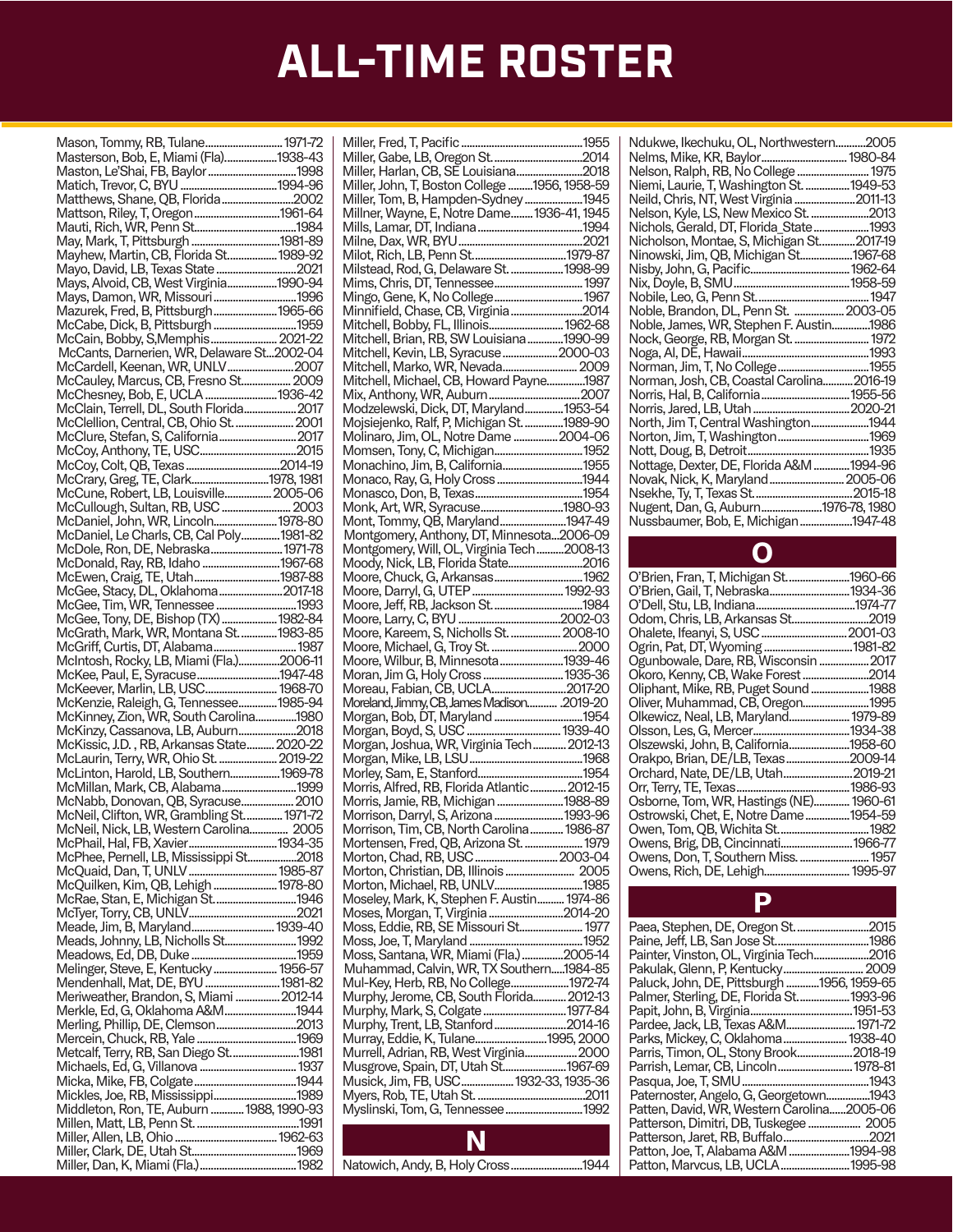| Paul, Niles, WR/TE, Nebraska 2011-17         |  |
|----------------------------------------------|--|
|                                              |  |
|                                              |  |
| Paulescu, Sam, P, Oregon St.  2010           |  |
| Paulsen, Logan, TE, UCLA 2010-15             |  |
|                                              |  |
| Payne, Daron, DT, Alabama  2018-22           |  |
| Peebles, Jim, E, Vanderbilt 1946-49, 1951    |  |
|                                              |  |
|                                              |  |
| Peiffer, Dan, C, Southeast Missouri St1980   |  |
| Pellegrini, Bob, LB, Maryland  1962-65       |  |
|                                              |  |
|                                              |  |
| Pepper, Gene, G. Missorui1950-53             |  |
| Pergine, John, LB, Notre Dame 1973-75        |  |
| Perine, Samaje, RB, Oklahoma2017-18          |  |
|                                              |  |
|                                              |  |
| Peters, Floyd, T, San Francisco St.  1970    |  |
| Peters, Otha, LB, Louisiana-Lafayette2017    |  |
| Peters, Tony, S, Oklahoma 1979-82, 1984-85   |  |
|                                              |  |
|                                              |  |
| Peterson, Adrian, RB, Oklahoma 2018-19       |  |
| Peterson, Nelson, RB, West Va. Wesleyan1937  |  |
|                                              |  |
|                                              |  |
| Petitbon, Richie, S, Tulane 1971-72          |  |
| Phillips, Dashaun, CB, Tarleton St 2015-16   |  |
| Phillips, Joe, WR, Kentucky 1985, 87         |  |
|                                              |  |
|                                              |  |
| Pierce, Antonio, LB, Arizona 2001-04         |  |
| Pierce, Dan, RB, Memphis St 1970             |  |
| Pierre-Louis, Kevin, LB, Boston College 2020 |  |
| Pierschbacher, Ross, C, Alabama2019          |  |
| Pinckert, Ernie, FB, USC 1932-40             |  |
|                                              |  |
| Plackemeier, Ryan, P, Wake Forest 2008       |  |
| Planutis, Jerry, B, Michigan St 1956         |  |
| Plummer, Terrance, LB, Central Florida2015   |  |
| Podoley, Jim, RB, Central Michigan1957-60    |  |
|                                              |  |
| Poillon, Dick, B, Canisius  1942, 1946-49    |  |
| Polsfoot, Fran, E, Washington St.  1953      |  |
| Polumbus, Tyler, T, Colorado2011-14          |  |
| Ponds, Antwaune, LB, Syracuse1998            |  |
|                                              |  |
|                                              |  |
| Portis, Clinton, RB, Miami (Fla.)  2004-10   |  |
| Posey, Jeff, LB, Southern Miss.  2006        |  |
| Potter, John, K, Western Michigan 2013       |  |
| Pottios, Myron, LB, Notre Dame  1971-73      |  |
|                                              |  |
| Pounds, Darryl, CB, Nicholls St.  1995-99    |  |
| Pourdanesh, Shar, T, Nevada 1996-98          |  |
|                                              |  |
|                                              |  |
|                                              |  |
|                                              |  |
| Prioleau, Pierson, S, Virginia Tech 2005-07  |  |
| Promuto, Vince, G, Holy Cross 1960-70        |  |
|                                              |  |
| Pryor Sr., Terrelle, WR, Ohio State 2017     |  |
| Pucillo, Mike, OL, Auburn 2006-07            |  |
| Pugh, Jordan, S, Texas A&M  2012-13          |  |
|                                              |  |

Q

| Quick, Brian, WR, Appalachian St2017-18    |  |
|--------------------------------------------|--|
| Quinlan, Bill, DE, Michigan St. 1965       |  |
| Ouinn. Richard. TE. North Carolina2011     |  |
| Quinn, Trey, WR, Southern Methodist2018-19 |  |
|                                            |  |
|                                            |  |

|                                           | .1993    |
|-------------------------------------------|----------|
|                                           | .1981    |
| Rabach, Casey, OL, Wisconsin 2005-10      |          |
|                                           | .1981    |
| Rambo, Bacarri, S, Georgia                | .2013-14 |
| Ramsey, Knox, G, William & Mary           | 1952-53  |
| Ramsey, Patrick, QB, Tulane               | .2002-05 |
| Randle El, Antwaan, WR, Indiana           | 2006-09  |
| Rasby, Walter, TE, Wake Forest.           | 2001-02  |
| Rashad, Sha'reff, S, Central Florida 2010 |          |
|                                           |          |

| Raymer, Cory, C, Wisconsin 1995-01, 2004-05                                          |  |
|--------------------------------------------------------------------------------------|--|
|                                                                                      |  |
| Reaves, Jeremy, S, South Alabama 2018-21                                             |  |
| Reaves, Willard, RB, Northern Arizona1989                                            |  |
| Rector, Ron, B, Northwestern1966                                                     |  |
|                                                                                      |  |
|                                                                                      |  |
| Reed, Alvin, TE, Prairie View A&M  1973-75                                           |  |
| Reed, Andre, WR, Kutztown (PA)  2000                                                 |  |
|                                                                                      |  |
|                                                                                      |  |
| Reed, Jordan, TE, Florida 2013-19                                                    |  |
| Reger, John, LB, Pittsburgh 1964-66                                                  |  |
|                                                                                      |  |
| Renfro, Will, T, Memphis St 1957-59                                                  |  |
| Reyes, Kendall, DE, Connecticut 2016<br>Reyes, Sammis, TE, Tulane 2021               |  |
|                                                                                      |  |
|                                                                                      |  |
|                                                                                      |  |
|                                                                                      |  |
|                                                                                      |  |
|                                                                                      |  |
| Ricca, Jim, C, Georgetown1951-54                                                     |  |
|                                                                                      |  |
|                                                                                      |  |
|                                                                                      |  |
| Richardson, Huey, LB, Florida1992                                                    |  |
|                                                                                      |  |
| Richardson, Paul, WR, Colorado2018-19                                                |  |
| Richter, Pat, WR, Wisconsin 1963-70                                                  |  |
|                                                                                      |  |
| Rinehart, Chad, OL, Northern Iowa  2008-09                                           |  |
| Riggins, John, RB, Kansas 1976-79, 1981-85<br>Riggs, Gerald, RB, Arizona St. 1989-91 |  |
|                                                                                      |  |
|                                                                                      |  |
|                                                                                      |  |
|                                                                                      |  |
|                                                                                      |  |
|                                                                                      |  |
|                                                                                      |  |
|                                                                                      |  |
| Roberts, Darryl, CB, Marshall2021                                                    |  |
|                                                                                      |  |
| Roberts, Walter, WR, San Jose St. 1969-70                                            |  |
|                                                                                      |  |
| Robertson, Pete, LB, Texas Tech 2017                                                 |  |
| Robinson, Aldrick, WR, SMU 2012-14                                                   |  |
|                                                                                      |  |
| Robinson, Dave, LB, Penn St1973-74                                                   |  |
| Robinson, Keenan, LB, Texas 2012-15                                                  |  |
| Robinson, Lybrant, DE, Delaware St1989                                               |  |
|                                                                                      |  |
| Robinson, Tony, QB, Tennessee 1987<br>Robinson, Trenton, S, Michigan St. 2013-15     |  |
|                                                                                      |  |
|                                                                                      |  |
| Robinson, William, T, San Diego St.  2009                                            |  |
|                                                                                      |  |
|                                                                                      |  |
|                                                                                      |  |
| Rock, Walter, T, Maryland1968-73                                                     |  |
|                                                                                      |  |
| Rocker, Tracy, DT, Auburn 1989-90<br>Rodgers Cro., Dominque, CB, Tenn. St2019        |  |
|                                                                                      |  |
|                                                                                      |  |
| Rogers, Carlos, CB, Auburn 2005-10                                                   |  |
|                                                                                      |  |
| Rogers, George, RB, South Carolina 1985-87                                           |  |
| Rogers, Justin, CB, Richmond2014-15                                                  |  |
|                                                                                      |  |
| Rosato, Sal, B, Villanova  1945-47                                                   |  |
|                                                                                      |  |
|                                                                                      |  |
|                                                                                      |  |
|                                                                                      |  |
| Ross, Rashad, WR, Arizona St. 2015-16                                                |  |
|                                                                                      |  |
|                                                                                      |  |
| Rotimi, Bunmi, DE, Old Dominion 2021                                                 |  |
| Roullier, Chase, C, Wyoming 2017-22                                                  |  |
|                                                                                      |  |
|                                                                                      |  |
|                                                                                      |  |
| Roussel, Tom, LB, Southern Miss.  1968-70                                            |  |
| Roussos, Mike, T, Pittsburgh 1948-49                                                 |  |
| Rowe, Ray, TE, San Diego St 1992-93                                                  |  |
|                                                                                      |  |
|                                                                                      |  |
| Royster, Evan, RB, Penn St2011-13                                                    |  |
|                                                                                      |  |
|                                                                                      |  |
| Rucker, Keith, DT, Ohio Wesleyan 1997                                                |  |
| Runnels, Tom, RB, North Texas St 1956-57                                             |  |
|                                                                                      |  |
| Rush, Tyrone, RB, North Alabama1994                                                  |  |
|                                                                                      |  |
|                                                                                      |  |
|                                                                                      |  |
|                                                                                      |  |
|                                                                                      |  |
|                                                                                      |  |
| Russell, Twan, LB, Miami (Fla.) 1997-99                                              |  |
|                                                                                      |  |
|                                                                                      |  |
| Rutledge, Jeff, QB, Alabama 1990-92                                                  |  |

| Rykovich, Jules, B, Illinois 1952-53   |  |
|----------------------------------------|--|
| Rymkus, Lou, T, Notre Dame1943         |  |
| Rypien, Mark, QB, Washington St1987-93 |  |
| Rzempoluch, Ted, DB, Virginia1963      |  |
|                                        |  |

### S

| Sagnella, Anthony, DT, Rutgers 1987                                      |  |
|--------------------------------------------------------------------------|--|
|                                                                          |  |
|                                                                          |  |
|                                                                          |  |
|                                                                          |  |
|                                                                          |  |
|                                                                          |  |
|                                                                          |  |
| Sample, Johnny, DB, Maryland St.  1963-65                                |  |
|                                                                          |  |
| Samuels, Chris, T, Alabama 2000-09                                       |  |
|                                                                          |  |
| Sanchez, John, T, San Francisco1947-49                                   |  |
|                                                                          |  |
|                                                                          |  |
|                                                                          |  |
| Sanders, Deion, CB, Florida St.  2000                                    |  |
|                                                                          |  |
| Sanders, Lonnie, DB, Michigan St 1963-67                                 |  |
|                                                                          |  |
| Sanders, Ricky, WR, SW Texas St 1986-93                                  |  |
| Sandifer, Dan, DB, LSU 1948-49                                           |  |
|                                                                          |  |
| Sanford, Haywood, E, Alabama 1940                                        |  |
|                                                                          |  |
|                                                                          |  |
|                                                                          |  |
|                                                                          |  |
|                                                                          |  |
|                                                                          |  |
|                                                                          |  |
|                                                                          |  |
|                                                                          |  |
|                                                                          |  |
|                                                                          |  |
|                                                                          |  |
|                                                                          |  |
|                                                                          |  |
|                                                                          |  |
| Scarbath, Jack, QB, Maryland1953-54                                      |  |
| Scherff, Brandon, G, Iowa 2015-21                                        |  |
|                                                                          |  |
|                                                                          |  |
| Schilling, Ralph, E, Oklahoma City1946                                   |  |
|                                                                          |  |
|                                                                          |  |
|                                                                          |  |
|                                                                          |  |
|                                                                          |  |
| Schrader, Jim, C, Notre Dame 1954, 1956-61                               |  |
|                                                                          |  |
|                                                                          |  |
|                                                                          |  |
| Schweitzer, Wes, G, San Jose St.  2020-22                                |  |
| Scissum, Williard, G, Alabama 1987                                       |  |
|                                                                          |  |
| Scott, Darrion, DL, Ohio St2010-11                                       |  |
|                                                                          |  |
|                                                                          |  |
|                                                                          |  |
| Scotti, Ben, DB, Maryland 1959-61                                        |  |
|                                                                          |  |
| Scudero, Joe, B, San Francisco 1954-58                                   |  |
|                                                                          |  |
|                                                                          |  |
| Seals, George, G, Missouri 1964<br>Seals-Jones, Ricky, TE, Texas A&M2021 |  |
|                                                                          |  |
|                                                                          |  |
|                                                                          |  |
|                                                                          |  |
|                                                                          |  |
|                                                                          |  |
|                                                                          |  |
|                                                                          |  |
| Sellers, Mike, FB, Walla Walla1998-00, 2004-11                           |  |
|                                                                          |  |
| Seno, Frank, B, George Wash. 1943-44, 1949                               |  |
|                                                                          |  |
| Sensabaugh, Coty, CB, Clemson2019                                        |  |
| Serwanga, Kato, CB, California 2001                                      |  |
|                                                                          |  |
| Settle, Tim, DT, Virginia Tech2018-21                                    |  |
|                                                                          |  |
|                                                                          |  |
|                                                                          |  |
|                                                                          |  |
| Severson, Jeff, DB, Long Beach St 1972                                   |  |
| Seymour, Bob, B, Oklahoma 1940-45                                        |  |
|                                                                          |  |
|                                                                          |  |
| Sharp, Everett, T, California Tech  1944-45                              |  |
|                                                                          |  |
|                                                                          |  |
| Shedd, Kenny, WR, Northern Iowa2000                                      |  |
|                                                                          |  |
| Shepard, Derrick, WR, Oklahoma1987-88                                    |  |
|                                                                          |  |
| Shepherd, Bill, FB, Western Maryland1935                                 |  |
| Shepherd, Leslie, WR, Temple 1994-98                                     |  |
|                                                                          |  |
| Shiner, Dick, QB, Maryland1964-66                                        |  |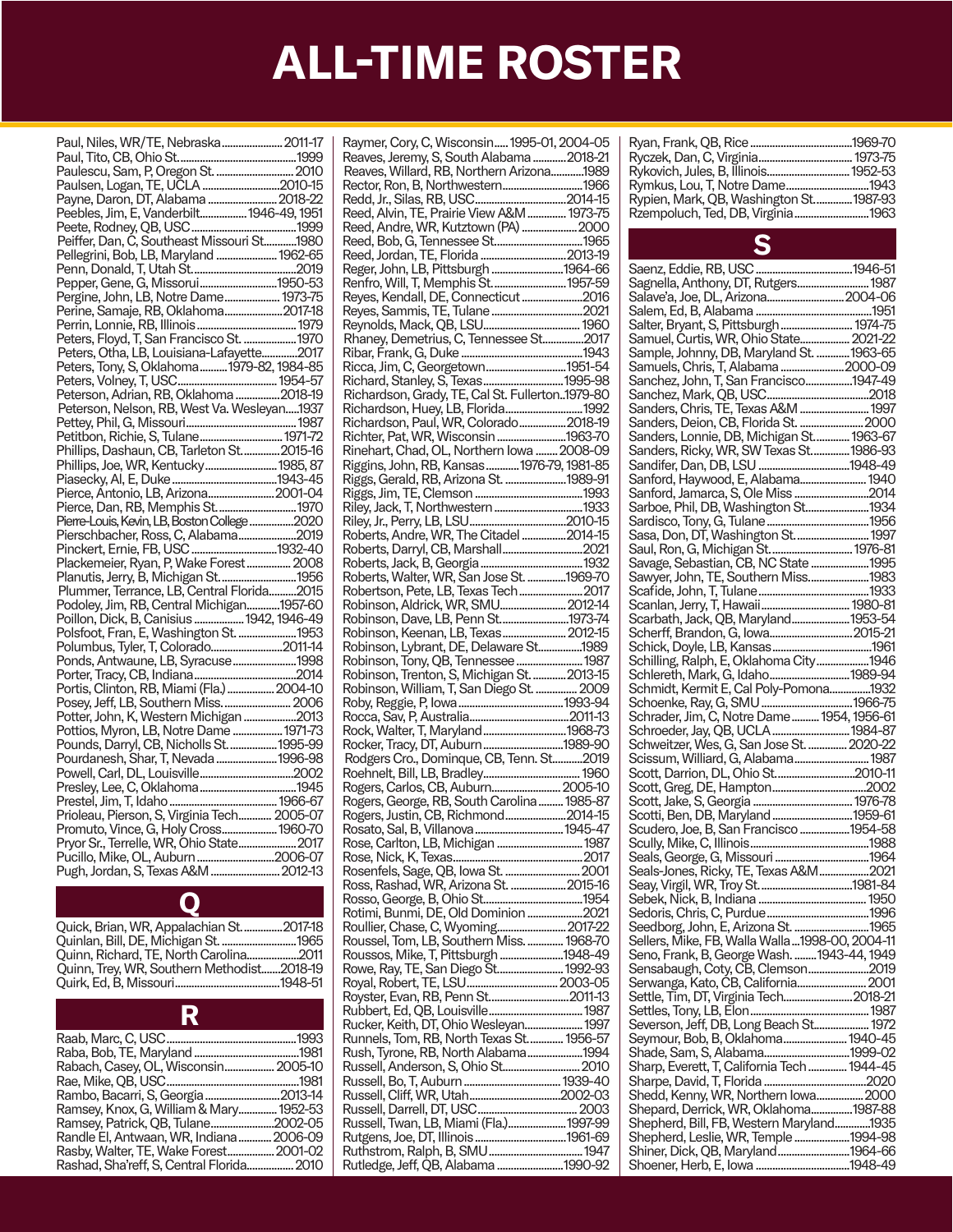| Shorter, Jim, DB, Detroit 1964-67                                                  |  |
|------------------------------------------------------------------------------------|--|
|                                                                                    |  |
|                                                                                    |  |
|                                                                                    |  |
| Shuler, Heath, QB, Tennessee 1994-96                                               |  |
| Shurmur, Kyle, QB, Vanderbilt2021                                                  |  |
|                                                                                    |  |
|                                                                                    |  |
|                                                                                    |  |
| Siemering, Larry, C, San Francisco  1935-36                                        |  |
|                                                                                    |  |
| Simmons, Ed, T, Eastern Washington1987-97                                          |  |
| Simmons, Roy, G, Georgia Tech 1983                                                 |  |
|                                                                                    |  |
| Simon, John, RB, Louisiana Tech 2003                                               |  |
| Simpson, Chad, RB, Morgan St 2010                                                  |  |
|                                                                                    |  |
|                                                                                    |  |
| Sims, Keith, G, Iowa St 1997-2000                                                  |  |
| Sims Jr., Steven, WR, Kansas 2019-20                                               |  |
|                                                                                    |  |
|                                                                                    |  |
| Sinko, Steve, T, Duquesne1934-36                                                   |  |
|                                                                                    |  |
| Sistrunk, Manny, DT, Arkansas AM&N1970-75                                          |  |
| Skaggs, Justin, WR, Evangel2002                                                    |  |
|                                                                                    |  |
| Slivinski, Steve, G, Washington 1939-43                                            |  |
| Slye, Joey, K, Virginia Tech 2021-22                                               |  |
| Smallwood, Wendell, RB, West Virginia2019, 2021                                    |  |
|                                                                                    |  |
|                                                                                    |  |
|                                                                                    |  |
|                                                                                    |  |
|                                                                                    |  |
| Smith, Bruce, DE, Virginia Tech2000-03                                             |  |
| Smith, Cedric, FB, Florida1994-95                                                  |  |
|                                                                                    |  |
|                                                                                    |  |
| Smith, Derek M., LB, Arizona St.  1997-2000                                        |  |
|                                                                                    |  |
| Smith, Dick, DB, Northwestern  1967-68                                             |  |
|                                                                                    |  |
|                                                                                    |  |
|                                                                                    |  |
| Smith, Hunter, P, Notre Dame 2009-10                                               |  |
|                                                                                    |  |
|                                                                                    |  |
|                                                                                    |  |
|                                                                                    |  |
|                                                                                    |  |
|                                                                                    |  |
|                                                                                    |  |
|                                                                                    |  |
|                                                                                    |  |
| Smith, John, WR, North Texas St.  1978                                             |  |
|                                                                                    |  |
|                                                                                    |  |
| Smith, Marcus, LB, Louisville2018                                                  |  |
|                                                                                    |  |
| Smith, Maurice, CB, Georgia 2019                                                   |  |
| Smith, Paul, DE, New Mexico 1979-80                                                |  |
| Smith, Ricky, CB, Alabama St. 1984                                                 |  |
|                                                                                    |  |
| Smith, Riley, QB, Alabama 1936-38                                                  |  |
| Smith, Preston, LB, Mississippi St2015-18                                          |  |
| Smith, Timmy, RB, Texas Tech 1987-88                                               |  |
|                                                                                    |  |
| Smith, Vernice, G, Florida A&M  1993-95                                            |  |
|                                                                                    |  |
|                                                                                    |  |
| Smith, Willie, T, East Carolina2011<br>Smith-Williams, James, DE, NC State 2020-22 |  |
|                                                                                    |  |
| Smoot, Fred, CB, Miss. St 2001-04, 2007-08                                         |  |
|                                                                                    |  |
| Snead, Norm, QB, Wake Forest 1961-63                                               |  |
| Sneddon, Bob, B, St. Mary's (CA)1944                                               |  |
|                                                                                    |  |
| Snidow, Ron, DE, Oregon 1963-67                                                    |  |
| Snipes, Angelo, LB, West Georgia 1986                                              |  |
|                                                                                    |  |
|                                                                                    |  |
| Snowden, Jim, T, Notre Dame1965-71                                                 |  |
|                                                                                    |  |
|                                                                                    |  |
| Sommer, Mike, B, Geo. Wash 1958-59, 1961                                           |  |
|                                                                                    |  |
| Spaight, Martrell, LB, Arkansas 2015-17                                            |  |
|                                                                                    |  |
| Spaniel, Frank, B, Notre Dame 1950                                                 |  |
|                                                                                    |  |
| Sparks, Dave, G, South Carolina1954                                                |  |
|                                                                                    |  |
| Springs, Shawn, CB, Ohio St. 2004-08                                               |  |
|                                                                                    |  |
|                                                                                    |  |
|                                                                                    |  |
|                                                                                    |  |
|                                                                                    |  |
| Stallings, Don, E, North Carolina 1960                                             |  |
| Sprinkle, Jeremy, TE, Arkansas2017-20<br>Stallworth, Donté, WR, Tennessee2011      |  |
| Stanfel, Dick, G, San Francisco 1956-58                                            |  |
|                                                                                    |  |
| Stanley, Walter, WR, Mesa (CO)  1990<br>Starke, George, T, Columbia  1973-84       |  |

| Steber, John, G, Georgia Tech 1946-50                                            |  |
|----------------------------------------------------------------------------------|--|
|                                                                                  |  |
| Steinmetz, David, T, Purdue 2020-21                                              |  |
|                                                                                  |  |
| Stensrud, Mike, DT, Iowa St.  1989                                               |  |
| Stephens, Lenoard, TE, Howard 2002                                               |  |
| Stephens, Louis, G. San Francisco 1955-60                                        |  |
| Stephens, Rod, LB, Georgia Tech  1995-96                                         |  |
| Steponovich, Mike, G, St. Mary's  1933                                           |  |
| Stevens, Matt, S, Appalachian St. 1998-2000                                      |  |
| St. Juste, Benjamin, CB, Minnesota2021                                           |  |
|                                                                                  |  |
|                                                                                  |  |
|                                                                                  |  |
|                                                                                  |  |
| Stokes, Fred, DE, Georgia Southern 1989-92                                       |  |
|                                                                                  |  |
|                                                                                  |  |
|                                                                                  |  |
|                                                                                  |  |
| Stovall, Dick, C, Abilene Christian 1949                                         |  |
| Stowe, Tyronne, LB, Rutgers1994<br>Stralka, Clem, G, Georgetown 1938-42, 1945-46 |  |
|                                                                                  |  |
| Strickland, Fred, LB, Purdue1999                                                 |  |
| Stroman, Greg, CB, Virginia Tech2018-20                                          |  |
|                                                                                  |  |
| Stubblefield, Dana, DT, Kansas 1998-00                                           |  |
| Sturt, Fred, G, Bowling Green  1974                                              |  |
| Stynchula, Andy, DT, P̃enn St1960-63                                             |  |
| Suisham, Shaun, K, Bowling Green 2006-09                                         |  |
| Sulfsted, Alex, G, Miami (OH)2002                                                |  |
| Sullivan, John, C, Notre Dame2016                                                |  |
| Suminski, Dave, G, Wisconsin 1953                                                |  |
| Sundberg, Nick, LS, California2010-20                                            |  |
| Sutton, Ed, B, North Carolina 1957-59                                            |  |
|                                                                                  |  |
| Swearinger, D.J., S, South Carolina2017-18                                       |  |
| Sweat, Montez, DE, Mississippi St.  2019-21                                      |  |
|                                                                                  |  |
|                                                                                  |  |
| Symonette, Josh, S, Tennessee Tech2000                                           |  |
| Szafaryn, Len, T, North Carolina1949                                             |  |
|                                                                                  |  |
|                                                                                  |  |

| Tamm, Ralph, T, West Chester1991           |  |
|--------------------------------------------|--|
| Tanner, Barron, DT, Oklahoma1999           |  |
| Tapp, Darryl, LB, Virginia Tech2013        |  |
| Taylor, Charley, WR, Arizona St1964-77     |  |
| Taylor, Hugh, E, Oklahoma City1947-54      |  |
|                                            |  |
|                                            |  |
|                                            |  |
| Taylor, Roosevelt, DB, Grambling St 1972   |  |
| Taylor, Sean, S, Miami (Fla.)2004-07       |  |
|                                            |  |
| Tereshinski, Joe, E, Georgia1947-54        |  |
| Terrell, Daryl, OL, Southern Miss 2003     |  |
| Terrell, David, CB, Texas - El Paso2000-03 |  |
| Theismann, Joe, QB, Notre Dame  1974-85    |  |
| Theofiledes, Harry, QB, Waynesburg1968     |  |
| Thibodeaux, Keith, CB, NW Louisiana1997    |  |
| Thielemann, R.C., G, Arkansas1985-88       |  |
| Thomas, Chris, WR, Cal Poly 1997-99        |  |
| Thomas, Devin, WR, Michigan St.  2008-10   |  |
| Thomas, Duane, RB, West Texas St1973-74    |  |
| Thomas, George, B, Oklahoma1950-51         |  |
| Thomas, Johnny, CB, Baylor  1988-90, 92-94 |  |
| Thomas, Logan, TE, Virginia Tech 2020-22   |  |
|                                            |  |
| Thomas, Phillip, S, Fresno St2014          |  |

| Thomas, Ralph, E, San Francisco 1955-56          |  |
|--------------------------------------------------|--|
| Thomas, Randy, OL, Mississippi St  2003-09       |  |
| Thomas, Simeon, CB, Lousiana Lafayette2019       |  |
|                                                  |  |
| Thomas, Spencer, S, Washburn 1975                |  |
| Thompson, Brandyn, CB, Boise St2011              |  |
| Thompson, Chris, RB, Florida St2013-19           |  |
| Thompson, Derrius, WR, Baylor1999-02             |  |
| Thompson, Ricky, WR, Baylor 1978-81              |  |
| Thompson, Steve, DT, Minnesota 1987              |  |
| Thrash, James, WR, Mo. So 1997-2000, 04-08       |  |
|                                                  |  |
| Thurlow, Steve, RB, Stanford 1966-68             |  |
|                                                  |  |
| Tillman, Rusty, LB, Northern Arizona1970-77      |  |
|                                                  |  |
| Titchenal, Bob, C, San Jose St.  1940-42         |  |
| Todd, Dick, RB, Texas A&M 1939-42, 1945-48       |  |
| Toibin, Brendan, K, Richmond  1987               |  |
|                                                  |  |
|                                                  |  |
|                                                  |  |
| Toohill, Casey, DE, Stanford 2020-21             |  |
| Toney, Shaka, DE, Penn State 2021-22             |  |
| Torain, Ryan, RB, Arizona St. 2010-11            |  |
| Torgeson, LaVern, LB, Washington St1955-57       |  |
| Torrence, Leigh, CB, Stanford2006-07             |  |
| Tosi, Flavio, E, Boston College1934-36           |  |
|                                                  |  |
|                                                  |  |
|                                                  |  |
|                                                  |  |
| Trotter, Jeremiah, LB, Stephen F. Austin 2002-03 |  |
| Truitt, Dave, TE, North Carolina 1987            |  |
| Truitt, Olanda, WR, Mississippi St.  1994-95     |  |
| Tucker, Ross, OL, Princeton2001, 2007            |  |
| Tryon, Justin, CB, Arizona St.  2008             |  |
|                                                  |  |
| Tupa, Tom, P, Ohio St. (IR 2005) 2004-05         |  |
|                                                  |  |
| Turk, Dan, C, Wisconsin  1997-99                 |  |
| Turk, Matt, P, Wisconsin-Whitewater1995-99       |  |
| Turley, Doug, E, Scranton 1944-48                |  |
|                                                  |  |
| Turner, Jay, B, George Washington 1938-39        |  |
|                                                  |  |
| Turner, Scott, CB, Illinois  1995-97             |  |
|                                                  |  |
|                                                  |  |
|                                                  |  |

### U

| Ucovich, Mitchell, T. San Jose St1944        |  |
|----------------------------------------------|--|
| Uhlenhake, Jeff, C, Ohio St 1996-97          |  |
| Ulinski, Harry, C, Kentucky 1950-51, 1953-56 |  |
| Ungerer, Joe, T, Fordham  1944-45            |  |
|                                              |  |
|                                              |  |

 $\blacksquare$ 

| Vactor, Ted, DB, Nebraska1969-73              |  |
|-----------------------------------------------|--|
| Vanderbeek, Matt, LB, Michigan St.  1995-96   |  |
|                                               |  |
| Vaughn, Clarence, S. Northern Illinois1987-91 |  |
|                                               |  |
| Verdin, Clarence, WR, SW Louisiana1986-87     |  |
|                                               |  |
| Vickers, Kipp, T, Miami (Fla.)  1999, 2002    |  |
|                                               |  |
|                                               |  |
|                                               |  |
|                                               |  |
|                                               |  |

W

Waddy, Ray, CB, Texas A&I...........................1979-80